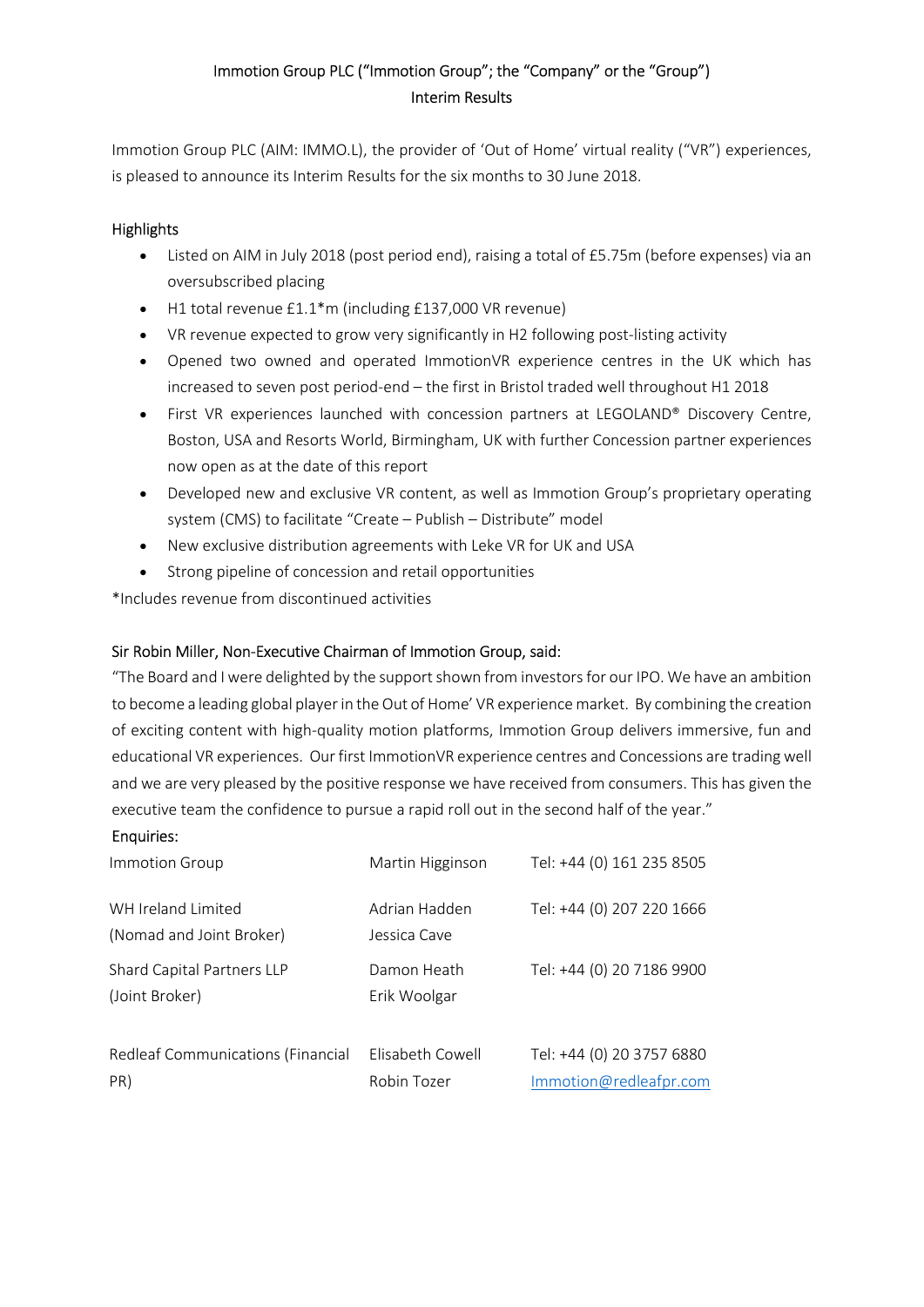#### About Immotion Group

Immotion Group, co-founded by Martin Higginson and David Marks in 2017, generates revenues through the delivery to consumers of high quality "state of the art" VR experiences, combined with cutting-edge motion platforms at affordable price points through a range of channels:

- Concession partners currently installed at a range of outlets including Merlin Entertainments' LEGOLAND® Discovery Centres in Boston, USA and Manchester, UK and Genting Resorts World in Birmingham - this channel provides an opportunity for its partners to earn ancillary revenues, as well as providing an exciting additional attraction to their facilities
- Owned and franchised VR experience centres, trading as ImmotionVR, located in high footfall retail and leisure malls
- Sales sale of VR Motion Platforms to leisure and entertainment operators to provide the operator with the opportunity to drive substantial ancillary revenues

#### Chief Executive's Statement

The period under review culminated in our shares being successfully admitted to trading on AIM, in July 2018 (post period end), raising £5.75 million (before expenses) by way of a significantly oversubscribed placing of new shares. The IPO has provided us with the funds required to rapidly scale our business in the coming months.

The 'Out of Home' VR experience market is forecast to grow eight-fold to \$8 billion by 2022\*, and Immotion Group has placed itself at the centre of what has been described as the "rising tide" of interest in VR.

Immotion Group is focused on becoming a leading participant in the 'Out of Home' VR experience market and we believe that the VR experiences we have developed will allow us to achieve this. Working closely with our Chinese motion platform manufacturer, Beijing LEKE VR Technology Co., Ltd ("Leke VR"), we have taken the basic VR motion platforms that they develop and have enhanced them with software and hardware upgrades, including our proprietary Content Management System, to deliver a truly differentiated offering. This combined solution gives Immotion Group the ability to offer partners a compelling ancillary revenue opportunity through exciting VR experiences.

We have exclusive distribution rights for Leke VR's motion platforms in the UK, Europe and the USA and Immotion Group has identified three routes to market:

 Concession partners, enabling Immotion Group and its partners to earn revenues, as well as providing an exciting additional attraction to its partner's facilities;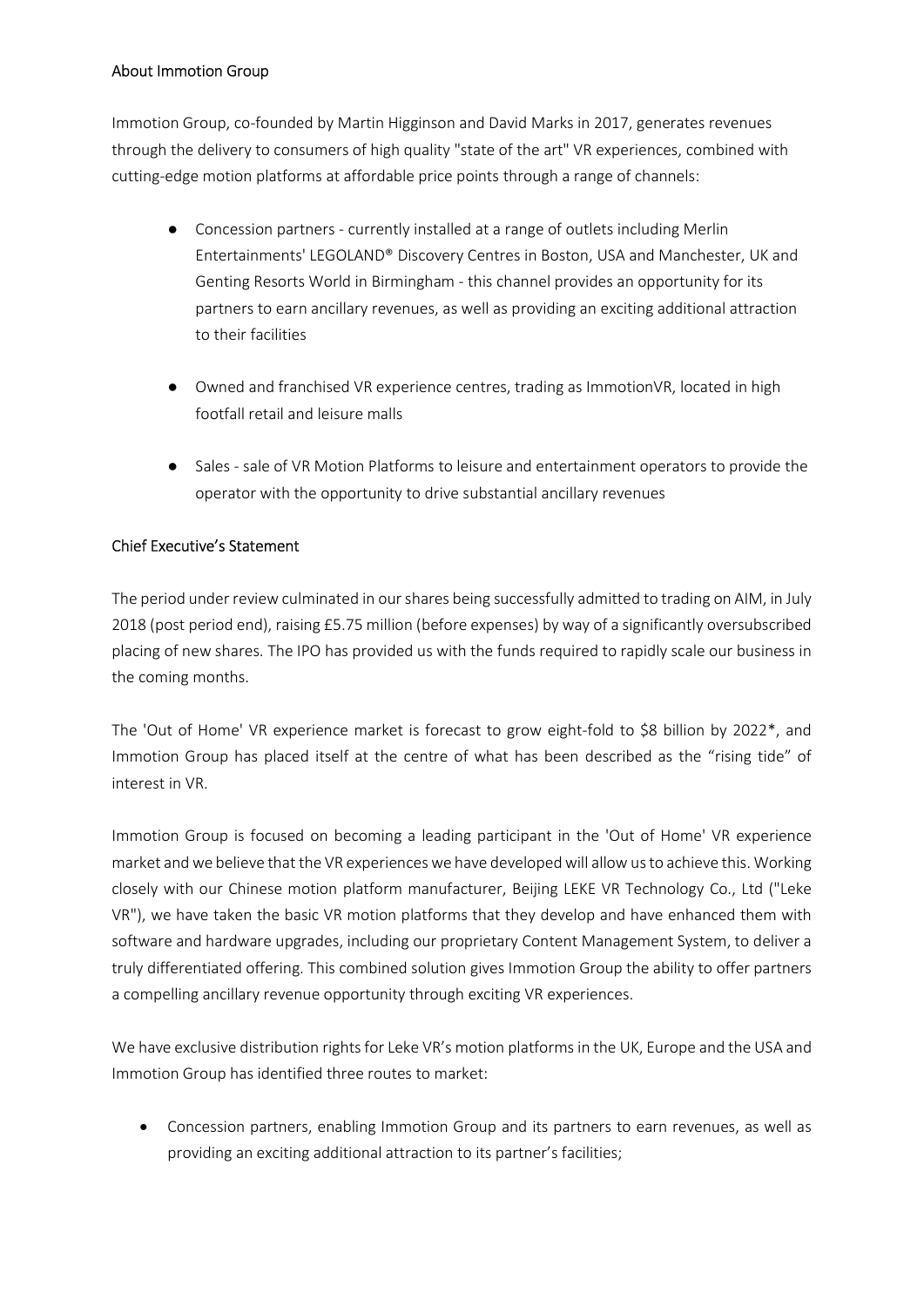- Owned and franchised VR experience centres, trading as ImmotionVR, located in high footfall shopping and leisure destinations; and
- Sales of VR Motion Platforms to leisure and entertainment operators, providing the opportunity for the operator to drive substantial ancillary revenues.

Our recently updated agreement with Leke VR, announced in September 2018, underpins our belief that there is strong demand for premium content. We have agreed to supply content to Leke VR's installed base of machines (currently 1m "plays" per month) which will help them to differentiate themselves in the non-USA and European markets. Leke VR currently supplies VR Motion Platforms to China, Japan, Korea, Taiwan, New Zealand, Saudi, and Croatia and has ambitious plans to open more VR parks throughout Asia and to grow its distribution network significantly. We are currently working on a number of joint initiatives for attractions and VR motion platforms which will be designed by our UK teams in collaboration with Leke VR. These plans provide Immotion Group with the opportunity to build significant additional revenue from its content.

Our strategy to develop VR experiences was enabled through the acquisition of both Studio Liddell, our CGI studio in Manchester, and C2K, the Los Angeles based, live-action studio. These acquisitions were completed just before we entered the current period (in December 2017) and both companies immediately set to work producing or publishing a range of VR experiences specifically for motion platforms. These include the space action ride, 'Delta Zero' as well as a number of proprietary experiences, including a mixed live action and CGI underwater experience, 'Legend of Lusca'. Variations of old favourites, such as our VR Snow Rollercoaster; along with "seasonal" VR experiences for both Halloween and Christmas are also coming soon.

The interim results reflect the Company's legacy operations. In the UK, we have been finishing a small number of prestigious larger commercial projects, but have not sought to win new commercial business in 2018. We will continue with selected commercial client business in the USA until VR activities grow in that market. However, we intend to exit our Japanese branch. Our first owned and operated ImmotionVR experience centre in Bristol, UK, which opened in mid-December 2017, traded throughout the period. This experience centre, together with Resorts World Birmingham which opened at the end of March 2018, and our first LEGOLAND® Discovery Centre Concession installation, which opened in May 2018, provided us with our inaugural VR revenues of £137,000. Our ImmotionVR experience centre in the Arndale Centre, Manchester, UK opened just one month ahead of listing on 19 June 2018, so contributed to these H1 figures for only 12 days.

With several locations contributing for the whole of H2 2018, along with new sites (both ImmotionVR and Concessions) and machine sales, we expect very substantial growth in our VR revenues in H2 2018.

#### **Outlook**

Our decision to invest heavily in both a proprietary Content Management System and in VR experience origination during the period has started to deliver rewards. The differentiated offering that we have created is now allowing us to win significant long-term revenue generating relationships. Indeed, having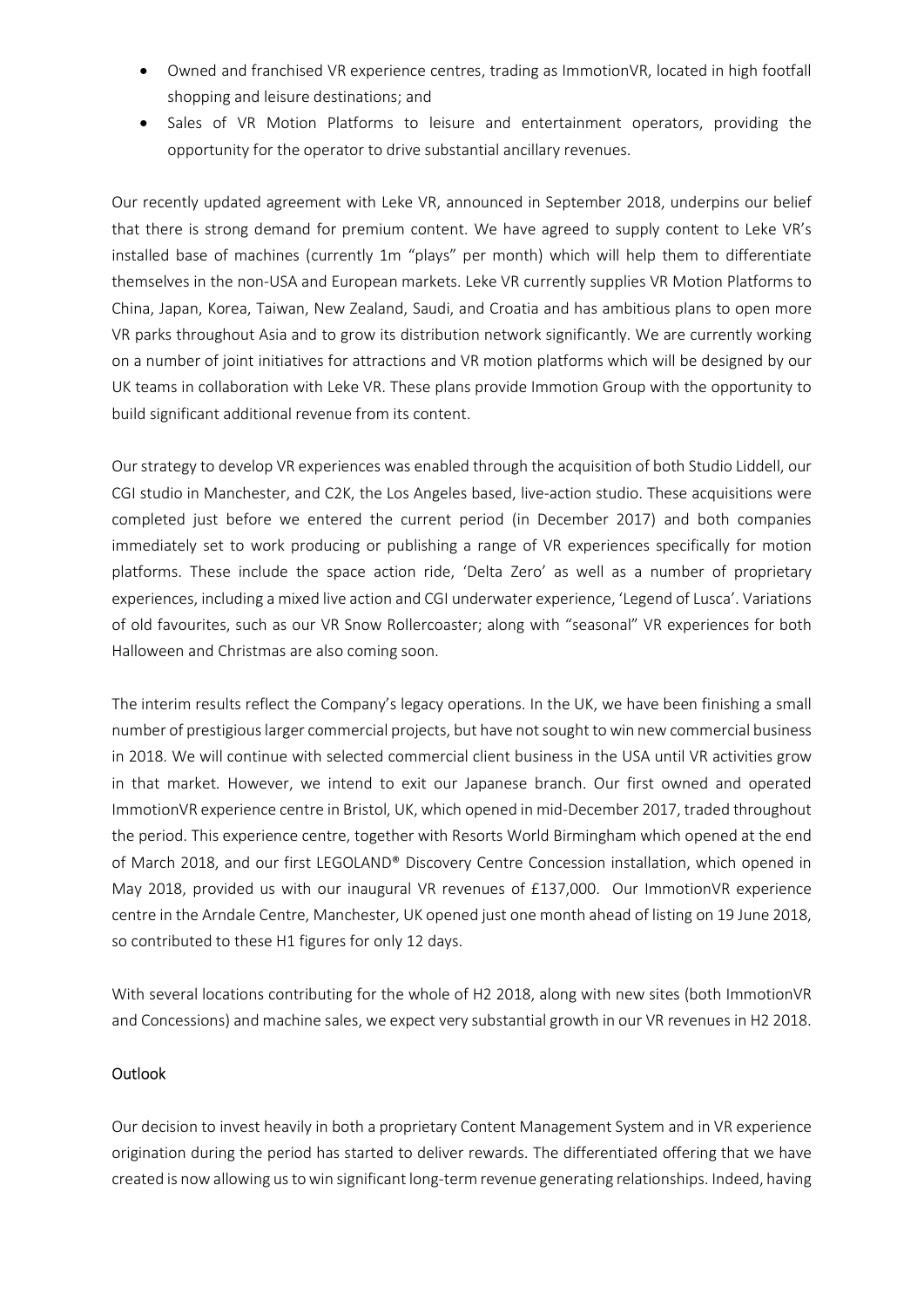shown our VR experiences to a range of potential partners, we are now progressing a number of these to contract status. These are predominantly with UK based leisure players but we are also in final stage negotiations with a Spanish distributor which we hope to announce imminently.

We are pleased with our progress to date and are now looking to accelerate the growth of our installed base. We believe we can scale the business rapidly using both our owned, franchised and Concession models.

Our future pipeline is looking strong, and we are making significant headway in terms of our discussions with landlords and leisure operators alike. Regarding Concession partners, the revenue share model we have adopted allows us to expedite the decision-making process and benefits our company by providing us with immediate exposure to revenue. Plus, the relatively low price point of our experiences means that consumer uptake of our Concession partners' installations is strong, providing them with substantial ancillary revenues immediately, therefore positioning us a valuable partner of choice.

We are accelerating our efforts in the USA, and to that end, we have hired a sales director, a retail operations manager and rented a warehouse. We will shortly open two ImmotionVR experience centres in Los Angeles, which will give us a showcase as we begin to approach potential Concession partners.

All this gives me confidence that the year ahead will be characterised by growth and expansion. Comprised of experienced media and leisure entrepreneurs and award-winning content creators, I believe that our management team are well placed to overcome the challenges and exploit the opportunities which we will face as we seek to carve out a leading position in this exciting and rapidly evolving space.

The solid progress made so far in the 'out of home' VR marketplace has given the Board confidence in both our strategy and business model, and we believe that Immotion Group is well positioned to take advantage of the "rising tide" of interest in VR.

We would like to take this opportunity to welcome and thank the investors who participated in our IPO, and also thank our advisers for their support.

Martin Higginson CEO 24 September 2018

#### Footnotes

\*Location-Based Virtual Reality Market Report: Q1 2018 Update, Greenlight Insights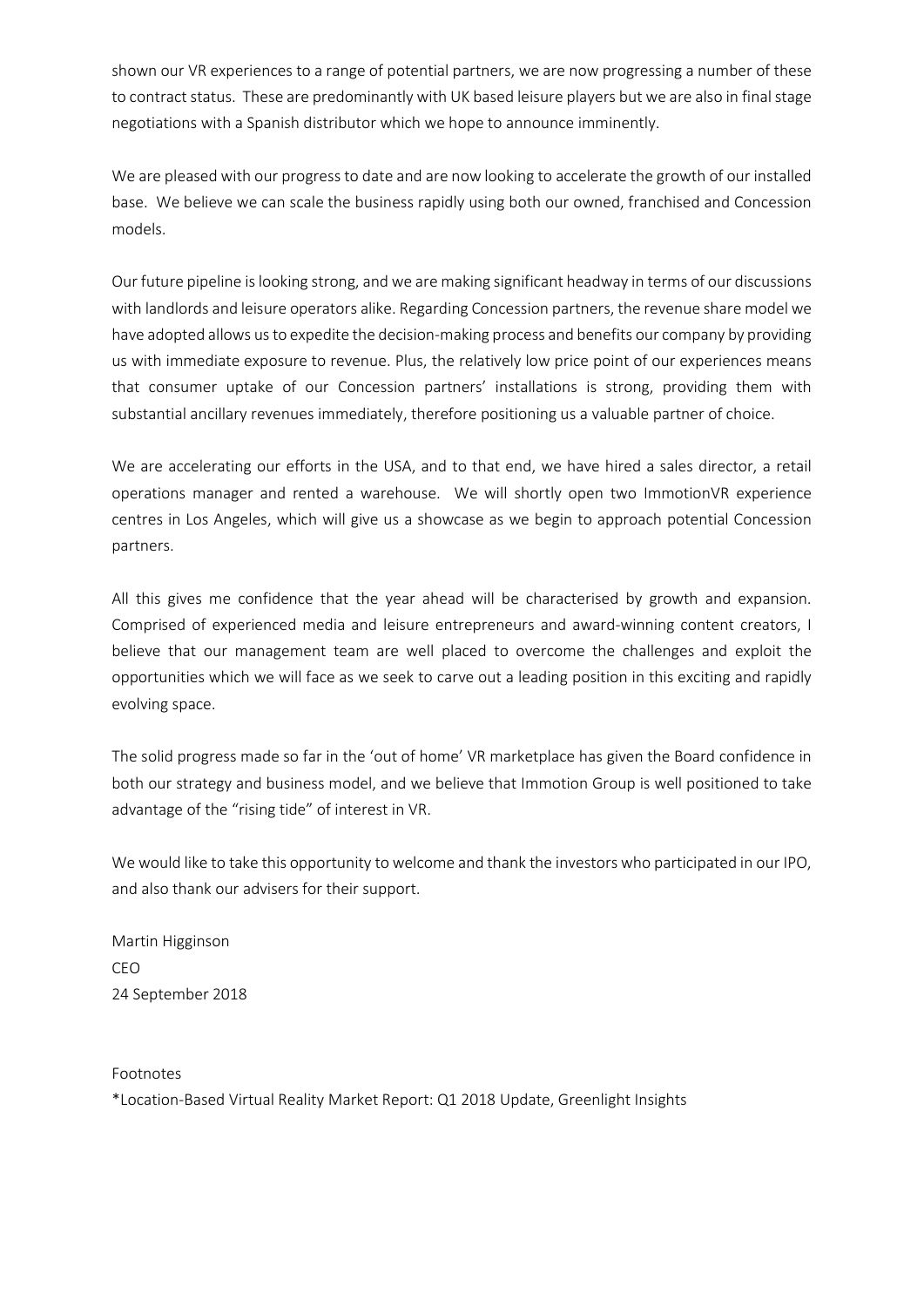# INTERIM CONSOLIDATED INCOME STATEMENT

### for the six months ended 30 June 2018

| Six months to<br>Period to<br>Notes<br>30 June 18<br>31 December 17<br>$\rm{f}^{\prime}000$<br>f'000<br><b>Continuing Operations</b><br>547<br>Revenue<br>Cost of sales<br>(502)<br>Gross profit<br>45<br>(1, 496)<br>(175)<br>Administrative expenses<br>Operating loss<br>(175)<br>(1,451)<br>"Adjusted operating loss" being operating loss<br>before exceptional charges, depreciation and<br>(1, 162)<br>(114)<br>amortisation<br>Amortisation<br>(40)<br>Depreciation<br>(135)<br>Acquisition & listing costs<br>(61)<br>(114)<br>Operating loss<br>(175)<br>(1,451)<br>Finance costs<br>(27)<br>Loss before taxation<br>(1, 478)<br>(175)<br>Tax credit<br>84<br>(1, 394)<br>Loss for the period from continuing operations<br>(175)<br>Loss from discontinued operations<br>(196)<br>10<br>TOTAL EXPENSE FOR THE<br>(1,590)<br>(175)<br>PERIOD<br>Loss on translation of subsidiary<br>(13) |  | Unaudited | Unaudited |
|-----------------------------------------------------------------------------------------------------------------------------------------------------------------------------------------------------------------------------------------------------------------------------------------------------------------------------------------------------------------------------------------------------------------------------------------------------------------------------------------------------------------------------------------------------------------------------------------------------------------------------------------------------------------------------------------------------------------------------------------------------------------------------------------------------------------------------------------------------------------------------------------------------|--|-----------|-----------|
|                                                                                                                                                                                                                                                                                                                                                                                                                                                                                                                                                                                                                                                                                                                                                                                                                                                                                                     |  |           |           |
|                                                                                                                                                                                                                                                                                                                                                                                                                                                                                                                                                                                                                                                                                                                                                                                                                                                                                                     |  |           |           |
|                                                                                                                                                                                                                                                                                                                                                                                                                                                                                                                                                                                                                                                                                                                                                                                                                                                                                                     |  |           |           |
|                                                                                                                                                                                                                                                                                                                                                                                                                                                                                                                                                                                                                                                                                                                                                                                                                                                                                                     |  |           |           |
|                                                                                                                                                                                                                                                                                                                                                                                                                                                                                                                                                                                                                                                                                                                                                                                                                                                                                                     |  |           |           |
|                                                                                                                                                                                                                                                                                                                                                                                                                                                                                                                                                                                                                                                                                                                                                                                                                                                                                                     |  |           |           |
|                                                                                                                                                                                                                                                                                                                                                                                                                                                                                                                                                                                                                                                                                                                                                                                                                                                                                                     |  |           |           |
|                                                                                                                                                                                                                                                                                                                                                                                                                                                                                                                                                                                                                                                                                                                                                                                                                                                                                                     |  |           |           |
|                                                                                                                                                                                                                                                                                                                                                                                                                                                                                                                                                                                                                                                                                                                                                                                                                                                                                                     |  |           |           |
|                                                                                                                                                                                                                                                                                                                                                                                                                                                                                                                                                                                                                                                                                                                                                                                                                                                                                                     |  |           |           |
|                                                                                                                                                                                                                                                                                                                                                                                                                                                                                                                                                                                                                                                                                                                                                                                                                                                                                                     |  |           |           |
|                                                                                                                                                                                                                                                                                                                                                                                                                                                                                                                                                                                                                                                                                                                                                                                                                                                                                                     |  |           |           |
|                                                                                                                                                                                                                                                                                                                                                                                                                                                                                                                                                                                                                                                                                                                                                                                                                                                                                                     |  |           |           |
|                                                                                                                                                                                                                                                                                                                                                                                                                                                                                                                                                                                                                                                                                                                                                                                                                                                                                                     |  |           |           |
|                                                                                                                                                                                                                                                                                                                                                                                                                                                                                                                                                                                                                                                                                                                                                                                                                                                                                                     |  |           |           |
|                                                                                                                                                                                                                                                                                                                                                                                                                                                                                                                                                                                                                                                                                                                                                                                                                                                                                                     |  |           |           |
|                                                                                                                                                                                                                                                                                                                                                                                                                                                                                                                                                                                                                                                                                                                                                                                                                                                                                                     |  |           |           |
|                                                                                                                                                                                                                                                                                                                                                                                                                                                                                                                                                                                                                                                                                                                                                                                                                                                                                                     |  |           |           |
|                                                                                                                                                                                                                                                                                                                                                                                                                                                                                                                                                                                                                                                                                                                                                                                                                                                                                                     |  |           |           |
|                                                                                                                                                                                                                                                                                                                                                                                                                                                                                                                                                                                                                                                                                                                                                                                                                                                                                                     |  |           |           |
|                                                                                                                                                                                                                                                                                                                                                                                                                                                                                                                                                                                                                                                                                                                                                                                                                                                                                                     |  |           |           |
|                                                                                                                                                                                                                                                                                                                                                                                                                                                                                                                                                                                                                                                                                                                                                                                                                                                                                                     |  |           |           |
|                                                                                                                                                                                                                                                                                                                                                                                                                                                                                                                                                                                                                                                                                                                                                                                                                                                                                                     |  |           |           |
|                                                                                                                                                                                                                                                                                                                                                                                                                                                                                                                                                                                                                                                                                                                                                                                                                                                                                                     |  |           |           |
|                                                                                                                                                                                                                                                                                                                                                                                                                                                                                                                                                                                                                                                                                                                                                                                                                                                                                                     |  |           |           |
|                                                                                                                                                                                                                                                                                                                                                                                                                                                                                                                                                                                                                                                                                                                                                                                                                                                                                                     |  |           |           |
|                                                                                                                                                                                                                                                                                                                                                                                                                                                                                                                                                                                                                                                                                                                                                                                                                                                                                                     |  |           |           |
|                                                                                                                                                                                                                                                                                                                                                                                                                                                                                                                                                                                                                                                                                                                                                                                                                                                                                                     |  |           |           |
|                                                                                                                                                                                                                                                                                                                                                                                                                                                                                                                                                                                                                                                                                                                                                                                                                                                                                                     |  |           |           |
|                                                                                                                                                                                                                                                                                                                                                                                                                                                                                                                                                                                                                                                                                                                                                                                                                                                                                                     |  |           |           |
|                                                                                                                                                                                                                                                                                                                                                                                                                                                                                                                                                                                                                                                                                                                                                                                                                                                                                                     |  |           |           |
|                                                                                                                                                                                                                                                                                                                                                                                                                                                                                                                                                                                                                                                                                                                                                                                                                                                                                                     |  |           |           |
|                                                                                                                                                                                                                                                                                                                                                                                                                                                                                                                                                                                                                                                                                                                                                                                                                                                                                                     |  |           |           |
|                                                                                                                                                                                                                                                                                                                                                                                                                                                                                                                                                                                                                                                                                                                                                                                                                                                                                                     |  |           |           |
|                                                                                                                                                                                                                                                                                                                                                                                                                                                                                                                                                                                                                                                                                                                                                                                                                                                                                                     |  |           |           |
|                                                                                                                                                                                                                                                                                                                                                                                                                                                                                                                                                                                                                                                                                                                                                                                                                                                                                                     |  |           |           |
|                                                                                                                                                                                                                                                                                                                                                                                                                                                                                                                                                                                                                                                                                                                                                                                                                                                                                                     |  |           |           |
|                                                                                                                                                                                                                                                                                                                                                                                                                                                                                                                                                                                                                                                                                                                                                                                                                                                                                                     |  |           |           |
|                                                                                                                                                                                                                                                                                                                                                                                                                                                                                                                                                                                                                                                                                                                                                                                                                                                                                                     |  |           |           |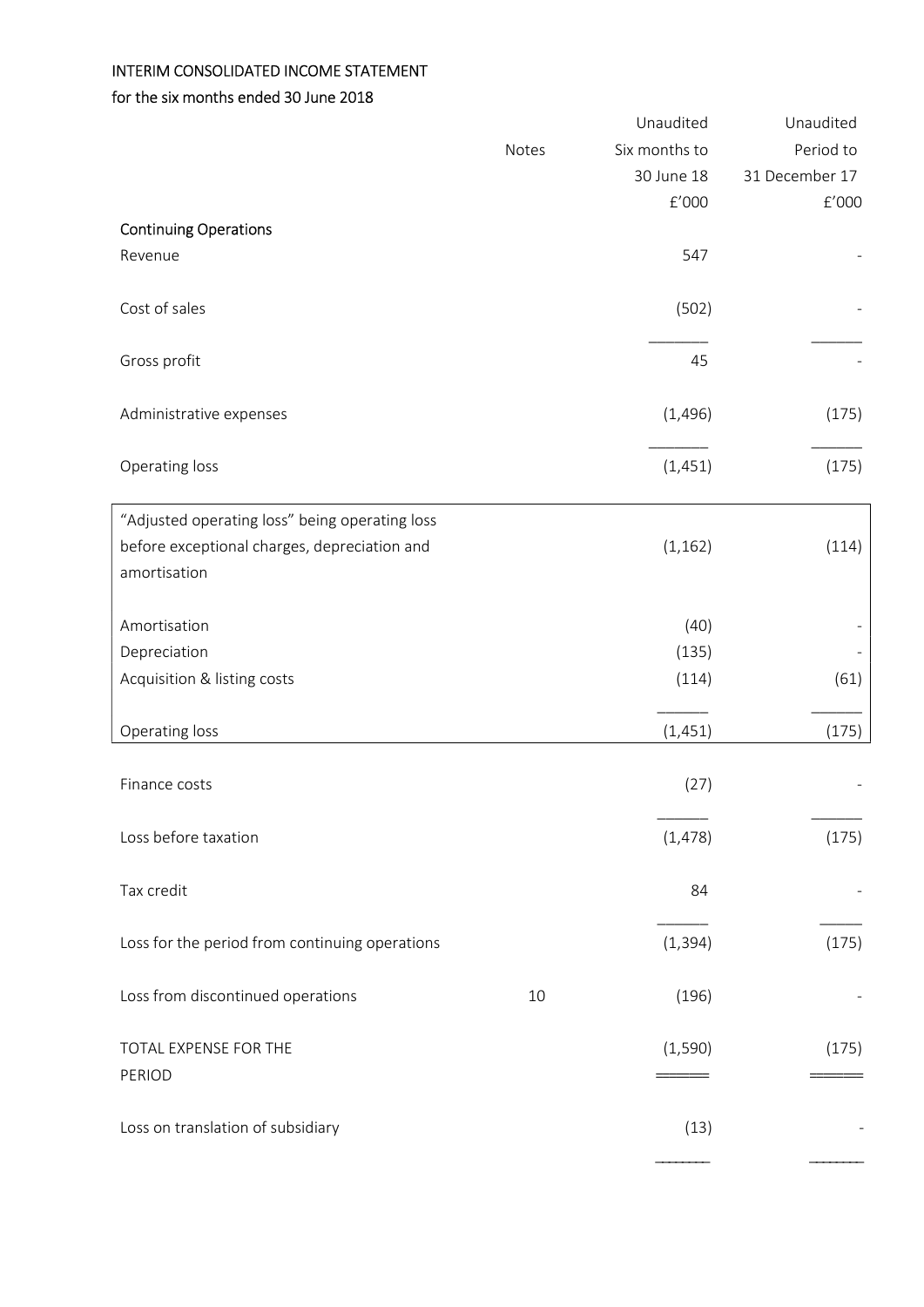| OTHER COMPREHENSIVE EXPENSE FOR THE<br>PERIOD |                | (13)    |              |
|-----------------------------------------------|----------------|---------|--------------|
| TOTAL COMPREHENSIVE EXPENSE FOR THE<br>PERIOD |                | (1,603) | (175)        |
| Earnings per share                            | $\overline{4}$ |         |              |
|                                               |                | £       | $\mathbf{f}$ |
| Basic EPS from continuing operations          |                | (0.14)  | (0.15)       |
| Basic EPS from discontinued operations        |                | (0.02)  |              |
| Basic EPS from loss for the period            |                | (0.16)  | (0.15)       |
| Diluted EPS from continuing operations        |                | (0.13)  | (0.15)       |
| Diluted EPS from discontinued operations      |                | (0.02)  |              |
| Diluted EPS from loss for the period          |                | (0.15)  | (0.15)       |
|                                               |                |         |              |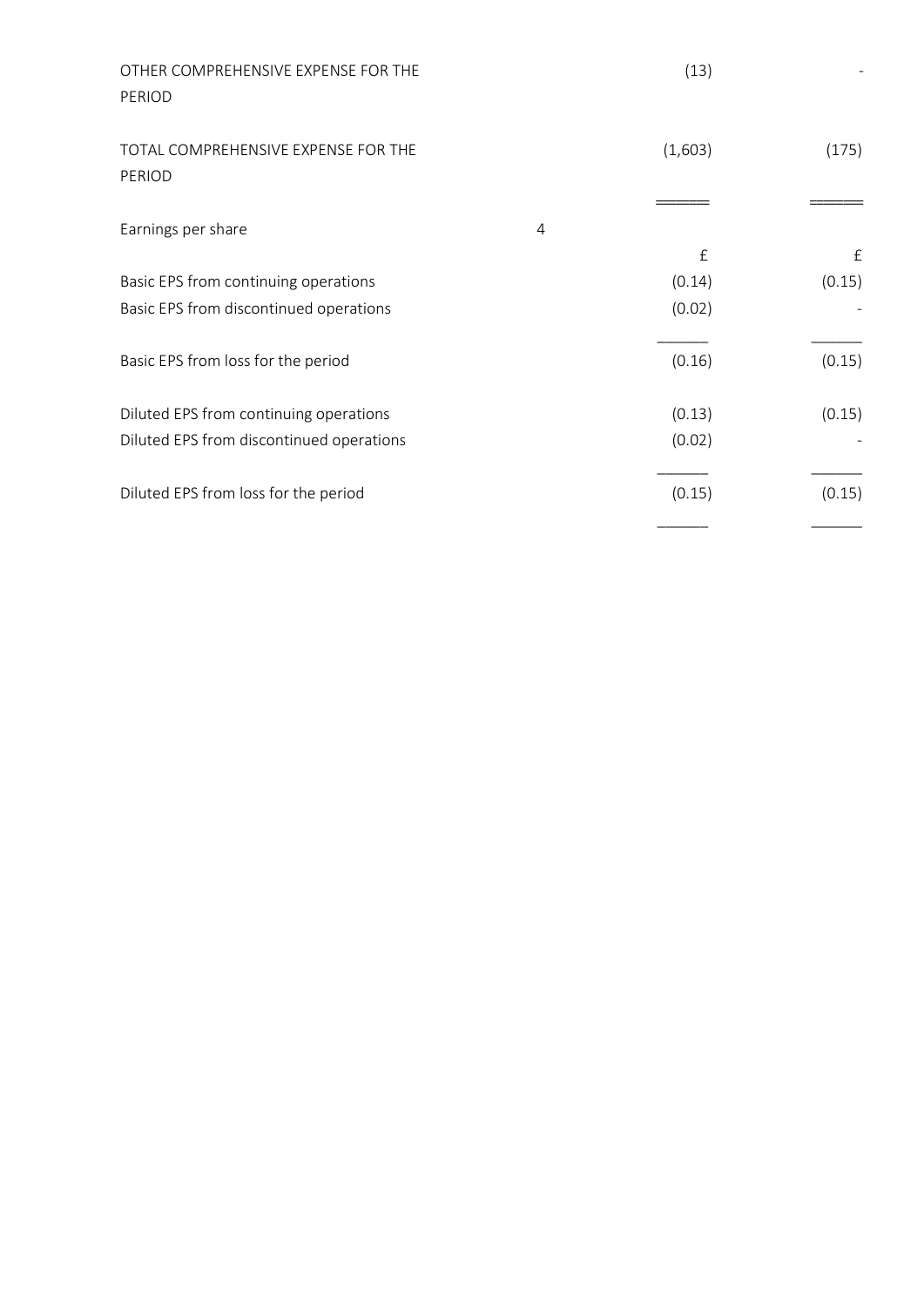# INTERIM CONSOLIDATED STATEMENT OF CHANGES IN EQUITY

for the six months ended 30 June 2018 (unaudited)

|                                       |                      | Share   |          |                      |          |          |
|---------------------------------------|----------------------|---------|----------|----------------------|----------|----------|
|                                       | Share                | Premium | Retained | Foreign              | Other    |          |
|                                       | Capital              | reserve | earnings | exchange             | reserves | Total    |
|                                       |                      |         |          | reserve              |          |          |
|                                       | $\rm{f}^{\prime}000$ | f'000   | f'000    | $\rm{f}^{\prime}000$ | f'000    | $E'000$  |
|                                       |                      |         |          |                      |          |          |
| Total comprehensive                   |                      |         | (175)    |                      |          | (175)    |
| expense for the period                |                      |         |          |                      |          |          |
|                                       |                      |         |          |                      |          |          |
| Issue of new shares                   |                      | 3,704   |          |                      |          | 3,704    |
|                                       |                      |         |          |                      |          |          |
| Balance at 31 December                |                      | 3,704   | (175)    |                      |          | 3,529    |
| 2017                                  |                      |         |          |                      |          |          |
|                                       |                      |         |          |                      |          |          |
| Total comprehensive                   |                      |         | (1, 590) |                      |          | (1, 590) |
| expense for the period                |                      |         |          |                      |          |          |
| Currency translation                  |                      |         |          | (13)                 |          | (13)     |
| expense                               |                      |         |          |                      |          |          |
|                                       |                      |         |          |                      |          |          |
| Issue of new shares                   |                      | 571     |          |                      |          | 571      |
|                                       |                      |         |          |                      |          |          |
| Bonus issue                           | 52                   | (52)    |          |                      |          |          |
|                                       |                      |         |          |                      |          |          |
| Issue costs deducted from             |                      | (68)    |          |                      |          | (68)     |
| equity                                |                      |         |          |                      |          |          |
|                                       |                      |         |          |                      |          |          |
| Equity element of<br>convertible loan |                      |         |          |                      | 126      | 126      |
|                                       |                      |         |          |                      |          |          |
| Balance at 30 June 2018               | 52                   | 4,155   | (1,765)  | (13)                 | 126      | 2,555    |
|                                       |                      |         |          |                      |          |          |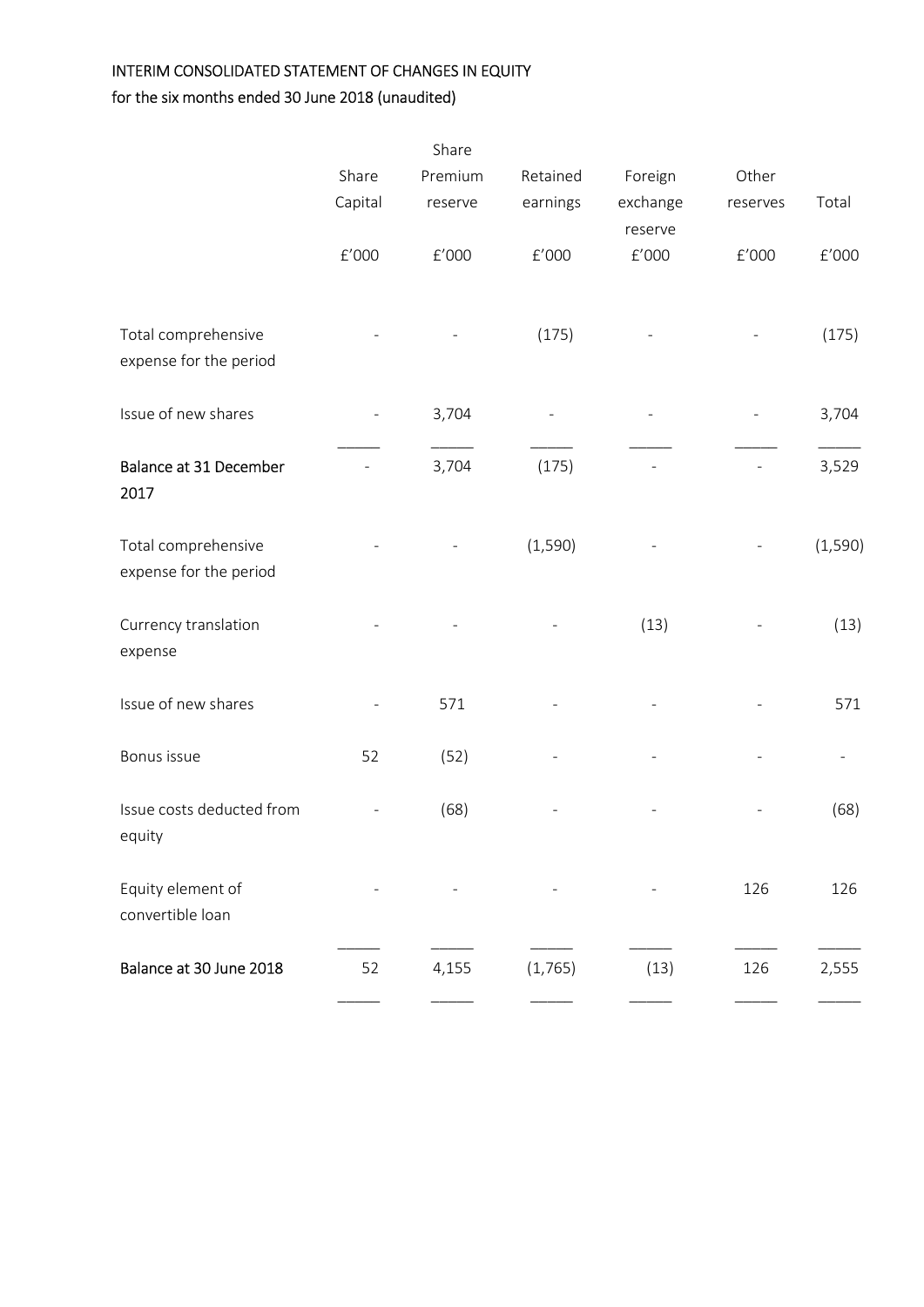# CONSOLIDATED STATEMENT OF FINANCIAL POSITION as at 30 June 2018

|                               |       | Unaudited  | Unaudited            |
|-------------------------------|-------|------------|----------------------|
|                               | Notes | 30 June 18 | 31 December 17       |
|                               |       | f'000      | $\rm{f}^{\prime}000$ |
| <b>ASSETS</b>                 |       |            |                      |
| NON-CURRENT ASSETS            |       |            |                      |
| Property, plant and equipment |       | 749        | 493                  |
| Goodwill                      | 6     | 2,438      | 2,438                |
| Intangible assets             | 6     | 610        | 458                  |
| TOTAL NON-CURRENT ASSETS      |       | 3,797      | 3,389                |
| <b>CURRENT ASSETS</b>         |       |            |                      |
| Trade and other receivables   |       | 987        | 865                  |
| Deferred tax asset            |       | 9          | 85                   |
| Cash and cash equivalents     |       | 109        | 755                  |
| TOTAL CURRENT ASSETS          |       | 1,105      | 1,705                |
| <b>TOTAL ASSETS</b>           |       | 4,902      | 5,094                |
| <b>LIABILITIES</b>            |       |            |                      |
| <b>CURRENT LIABILITIES</b>    |       |            |                      |
| Trade and other payables      |       | (1, 321)   | (1, 146)             |
| Bank overdraft and loans      |       | (726)      | (357)                |
| Corporation tax payable       |       |            |                      |
| Deferred income               |       | (135)      | (62)                 |
| TOTAL CURRENT LIABILITIES     |       | (2, 182)   | (1, 565)             |
| TOTAL CURRENT NET ASSETS      |       | 2,720      | 3,529                |
| NON-CURRENT LIABILITIES       |       |            |                      |
| Bank loans                    |       | (165)      |                      |
| TOTAL NON-CURRENT LIABILITIES |       | (165)      |                      |
| TOTAL NET ASSETS              |       | 2,555      | 3,529                |
|                               |       |            |                      |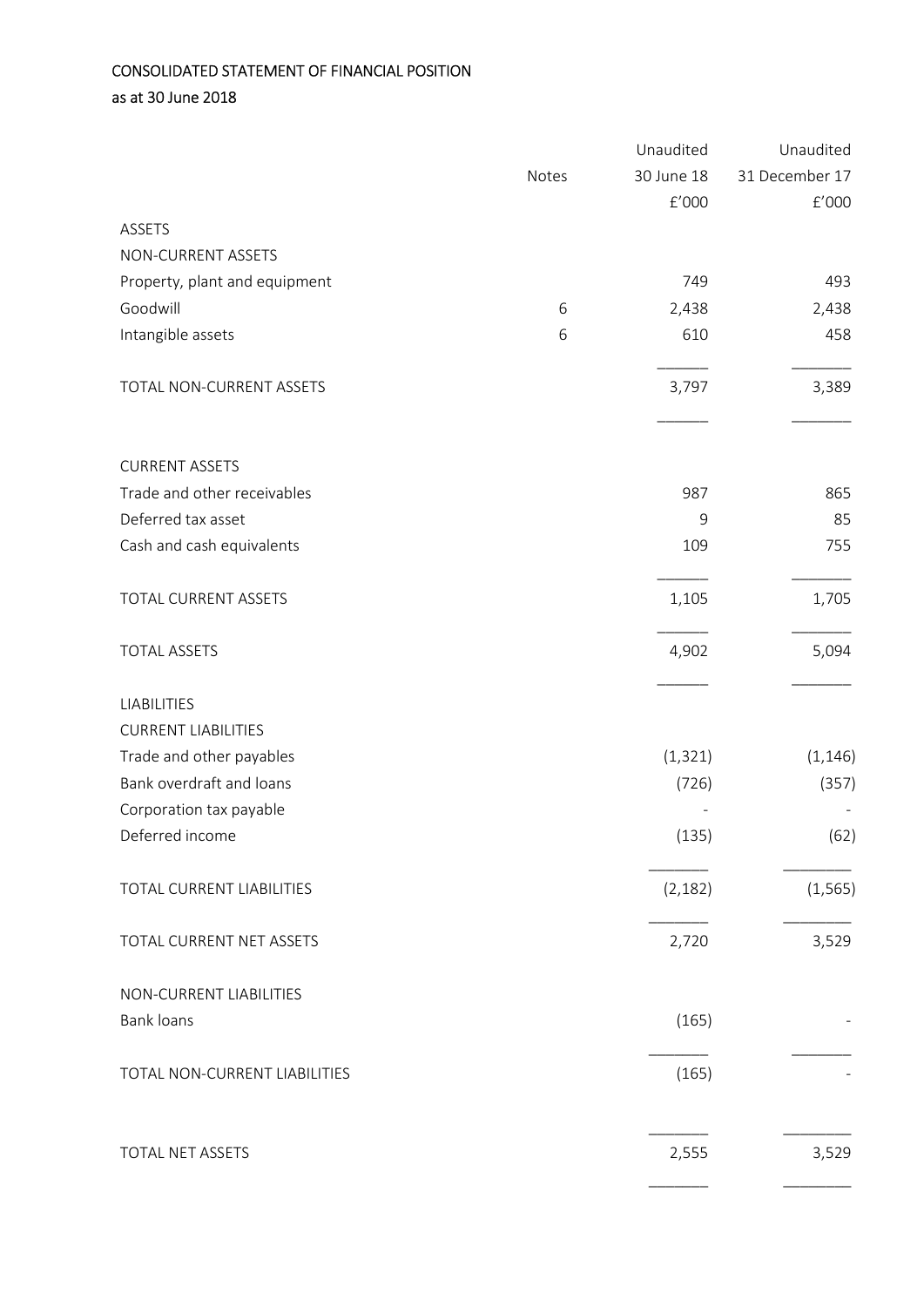### CAPITAL AND RESERVES

ATTRIBUTABLE TO EQUITY HOLDERS OF THE

PARENT

| Issued Share capital     | 52      |       |
|--------------------------|---------|-------|
| Share premium account    | 4,155   | 3,704 |
| Other reserves           | 126     |       |
| Foreign exchange reserve | (13)    |       |
| Retained earnings        | (1,765) | (175) |
|                          | 2,555   | 3,529 |
|                          |         |       |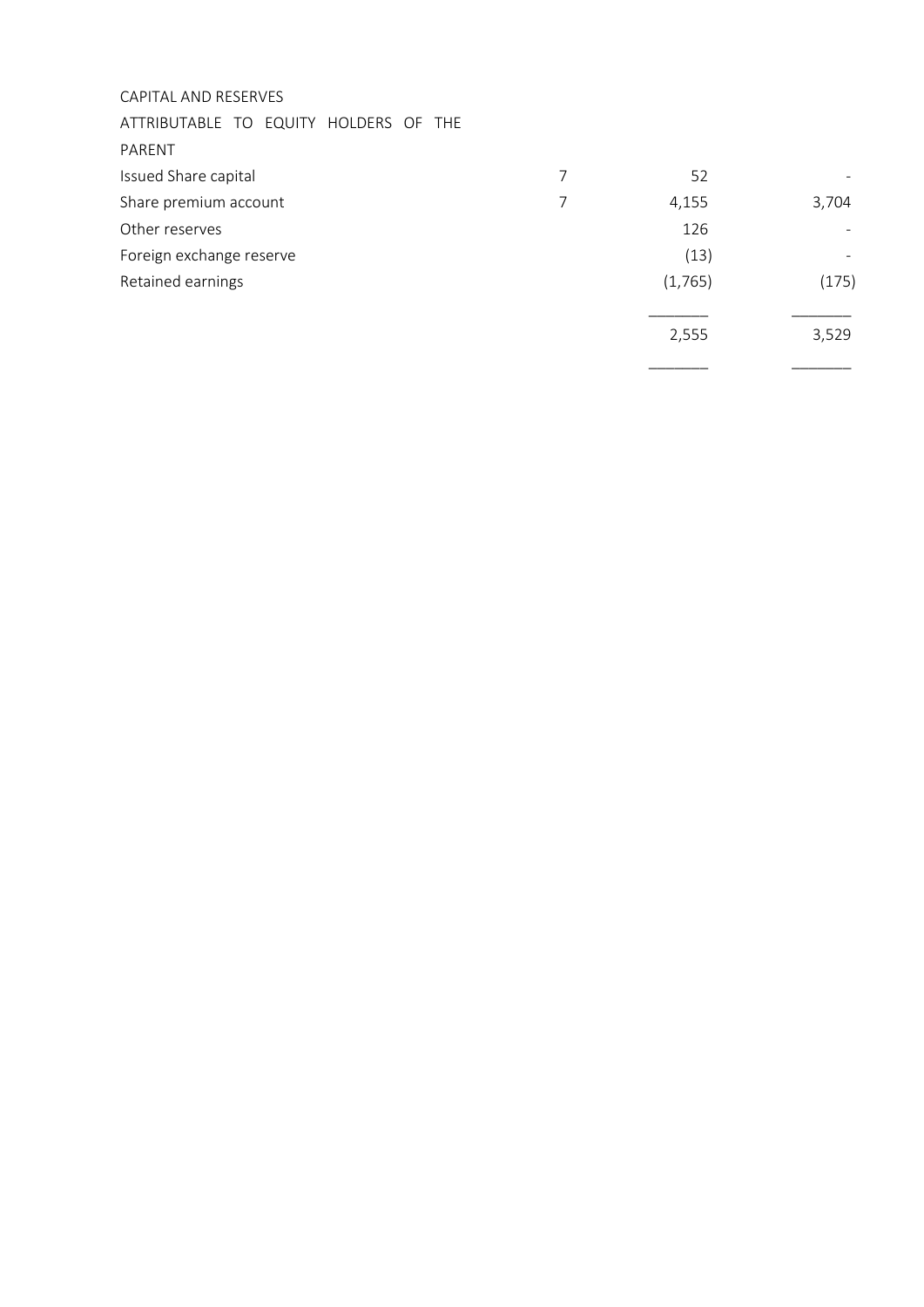# CONSOLIDATED CASH FLOW STATEMENT

# for the six months ended 30 June 2018

|                                                                 | Unaudited  | Unaudited      |
|-----------------------------------------------------------------|------------|----------------|
|                                                                 | Six months | Period to      |
|                                                                 | to         |                |
|                                                                 | 30 June 18 | 31 December 17 |
|                                                                 | f'000      | f'000          |
| OPERATING ACTIVITIES                                            |            |                |
| Loss from ordinary activities                                   | (1,603)    | (175)          |
| Adjustments for:                                                |            |                |
| Depreciation                                                    | 135        |                |
| Amortisation                                                    | 200        |                |
| Finance costs                                                   | 27         |                |
| Foreign exchange on retranslation of fixed assets               | 8          |                |
| Taxation payable                                                | 84         |                |
| Operating loss before changes in working capital and provisions | (1, 149)   | (175)          |
| Decrease/(increase) in trade and other receivables              | (122)      | (12)           |
| Decrease in trade and other payables                            | 248        | 163            |
| Decrease in loans                                               | 172        |                |
| Cash generated by operations                                    | 298        | 151            |
| Cash flows from operating activities                            | (851)      | (24)           |
| <b>INVESTING ACTIVITIES</b>                                     |            |                |
| Purchase of property, plant and equipment                       | (407)      |                |
| Purchase of intangible assets                                   | (352)      |                |
| Cash with subsidiaries over which control has been obtained     |            | 188            |
| Cash consumed by investing activities                           | (759)      | 188            |
| <b>FINANCING ACTIVITIES</b>                                     |            |                |
| Issue of ordinary shares                                        | 503        | 591            |
| Issue of convertible loan                                       | 488        |                |
| Finance costs                                                   | (27)       |                |
| Cash generated by financing activities                          | 964        | 591            |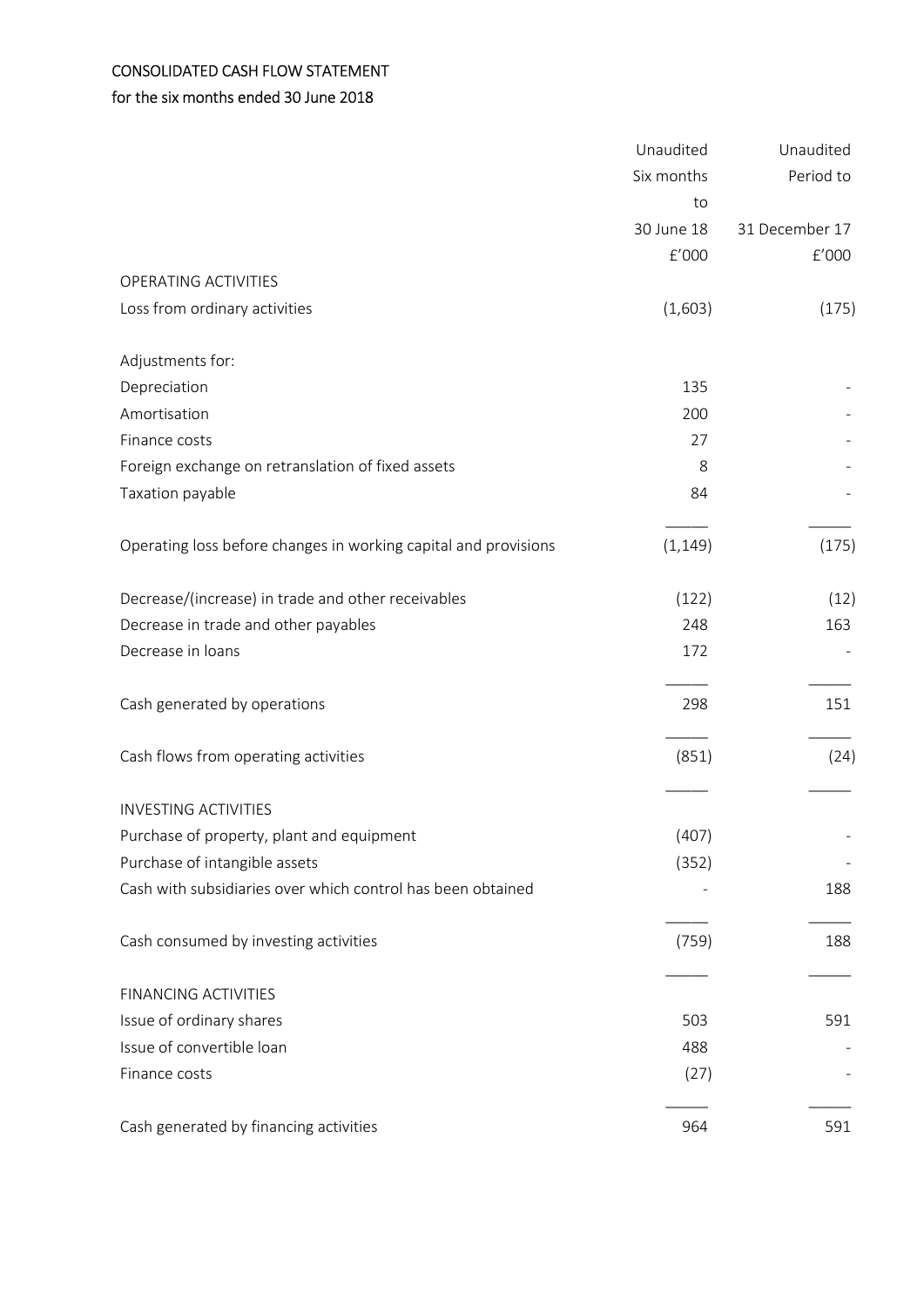| (DECREASE)/INCREASE IN CASH AND CASH      | (646) | 755 |
|-------------------------------------------|-------|-----|
| EQUIVALENTS                               |       |     |
| Cash and cash equivalents brought forward | 755   |     |
| CASH AND CASH EQUIVALENTS CARRIED FORWARD | 109   | 755 |
| Represented by:                           |       |     |
| Cash at bank and in hand                  | 109   | 755 |
|                                           |       |     |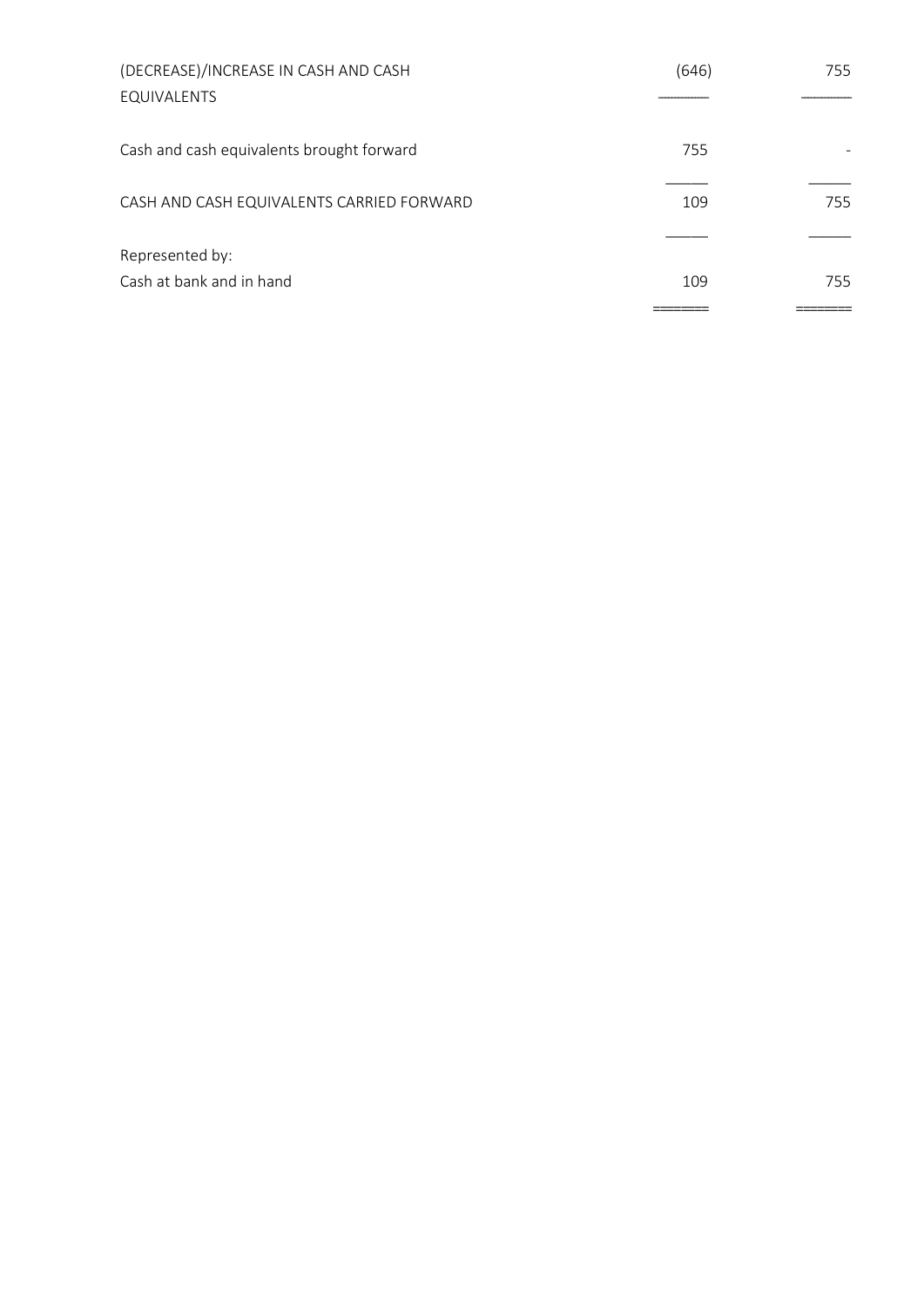### NOTES TO THE INTERIM REPORT for the six months ended 30 June 2018

#### 1. Corporate information

The interim consolidated financial statements of the group for the period ended 30 June 2018 were authorised for issue in accordance with a resolution of the directors on 25 September 2018. Immotion Group Plc ("the company") is a Public Limited Company listed on AIM, incorporated in England and Wales. The interim consolidated financial statements do not comprise statutory accounts within the meaning of section 434 of the Companies Act 2006.

#### 2. Statement of Accounting policies

#### 2.1 Basis of Preparation

The entities consolidated in the half year financial statements of the company for the six months to 30 June 2018 comprise the company and its subsidiaries (together referred to as "the group").

The interim consolidated financial statements do not include all the information and disclosures required in the annual financial statements.

The directors are satisfied that, at the time of approving the consolidated interim financial statements, it is appropriate to adopt a going concern basis of accounting and in accordance with the recognition and measurement principles of International Financial Reporting Standards adopted for use in the European Union ("IFRS").

### 2.2 Accounting Policies

The principal accounting policies adopted in the preparation of the financial statements are set out below. The policies have been consistently applied to all the years presented, unless otherwise stated.

The interim results announcement has been prepared in accordance with International Financial Reporting Standards ("IFRS"), International Accounting Standards and Interpretations issued by the International Accounting Standards Board as adopted by the European Union ("IFRSs") and with those parts of the Companies Act 2006 applicable to companies preparing their accounts under IFRSs. The consolidated financial statements have been prepared under the historical cost convention.

The preparation of these consolidated half year financial statements requires management to make judgements, estimates and assumptions that affect the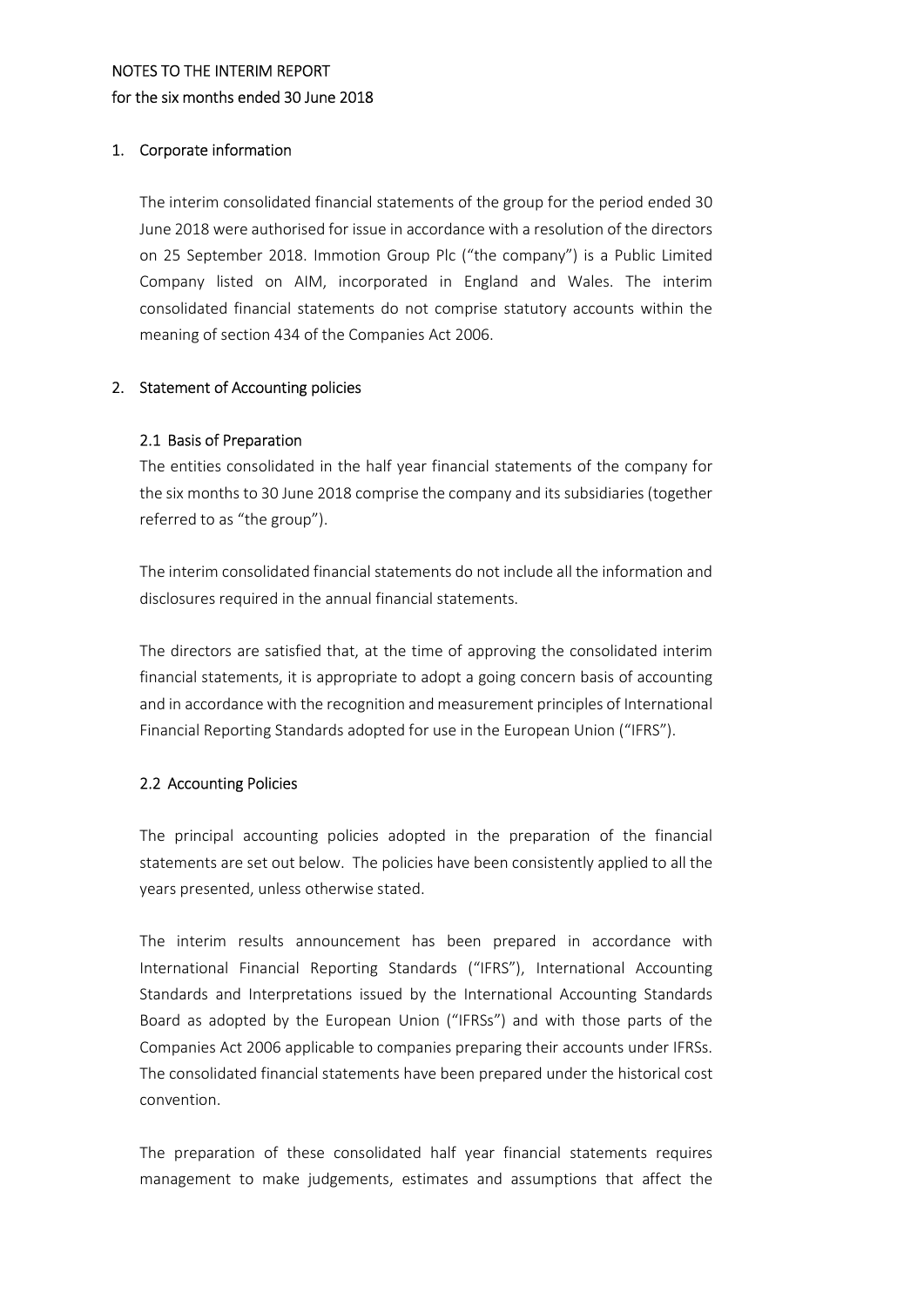application of accounting policies and the reported amounts of assets and liabilities, income and expense. Actual results may differ from these estimates in preparing these consolidated half year financial statements.

The proceeds received on issue of the Group's convertible loan are allocated into their liability and equity components and presented separately in the Balance Sheet. The amount initially attributed to the debt component equals the discounted cash flows using a market rate of interest that would be payable on a similar debt instrument that did not include an option to convert. The difference between the net proceeds of the convertible loan and the amount allocated to the debt component is credited direct to equity and is not subsequently remeasured. On conversion, the debt and equity elements are credited to share capital and share premium as appropriate.

### Standards and amendments and interpretations to published standards not yet effective

Certain new standards, amendments and interpretations to existing standards have been published that are mandatory for the group's accounting periods beginning on or after 1 July 2018 or later periods and which the group has decided not to adopt early are:

IFRS 16 Leases (effective for accounting periods beginning on or after 1 January 2019)

Amendments to IFRS 3 Business Combinations (effective for accounting periods beginning on or after 1 January 2019)

Amendments to IAS 2 Income Taxes (effective for accounting periods beginning on or after 1 January 2019)

Amendments to IAS 23 Borrowing Costs (effective for accounting periods beginning on or after 1 January 2019)

The impact that the implementation of the above standards will have on the financial statements is currently being assessed.

#### 3. Segment Information

The Group's primary reporting format for segment information is business segments which reflect the management reporting structure in the Group.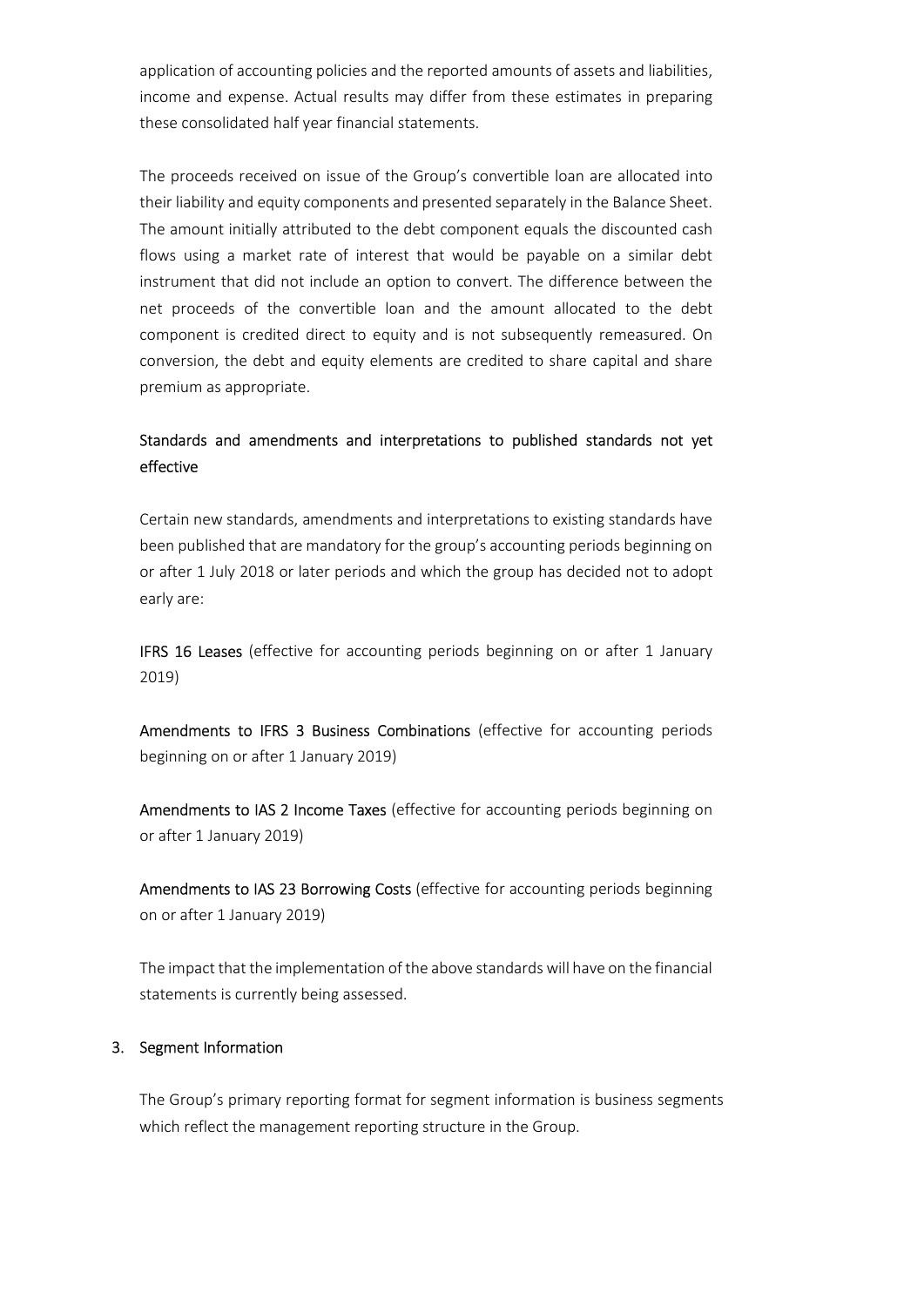|                     | <b>VR</b><br>experiences | Client<br><b>Services</b> | Head<br>Office        | Total<br>continuing<br>operations<br>6 months to 30 | Discontinued<br>operations<br>6 months to<br>30 June 2018 | Total<br>6 months<br>to 30 June<br>2018 |
|---------------------|--------------------------|---------------------------|-----------------------|-----------------------------------------------------|-----------------------------------------------------------|-----------------------------------------|
|                     |                          |                           |                       | <b>June 2018</b>                                    |                                                           |                                         |
|                     | $\text{f}'000$           |                           |                       | $\pmb{\mathsf{E}}'$ 000                             | ${\tt f}^{\prime}000$                                     | £'000                                   |
|                     |                          | £'000                     | ${\tt f}^{\prime}000$ |                                                     |                                                           |                                         |
| Revenue             | 137                      | 410                       |                       | 547                                                 | 527                                                       | 1,074                                   |
| Cost of sales       | (324)                    | (178)                     |                       | (502)                                               | (325)                                                     | (827)                                   |
| Admin expenses*     |                          | (143)                     | (1,064)               | (1, 207)                                            | (170)                                                     | (1, 377)                                |
| Operating           | (187)                    | 89                        | (1,064)               | (1, 162)                                            | 32                                                        | (1, 130)                                |
| profit/(loss)       |                          |                           |                       |                                                     |                                                           |                                         |
| Amortisation        | (38)                     |                           | (2)                   | (40)                                                | (160)                                                     | (200)                                   |
| Depreciation        | (72)                     |                           | (63)                  | (135)                                               |                                                           | (135)                                   |
| Acquisition<br>and  |                          |                           | (114)                 | (114)                                               | (68)                                                      | (182)                                   |
| listing costs       |                          |                           |                       |                                                     |                                                           |                                         |
| Finance costs       |                          |                           | (27)                  | (27)                                                |                                                           | (27)                                    |
| Tax                 |                          |                           | 84                    | 84                                                  |                                                           | 84                                      |
| Loss for the period | (297)                    | 89                        | (1, 186)              | (1, 394)                                            | (196)                                                     | (1, 590)                                |
|                     |                          |                           |                       |                                                     |                                                           |                                         |

For the period to 31 December 2017, all costs were head office costs.

\*Admin expenses exclude depreciation, amortisation and acquisition and listing costs.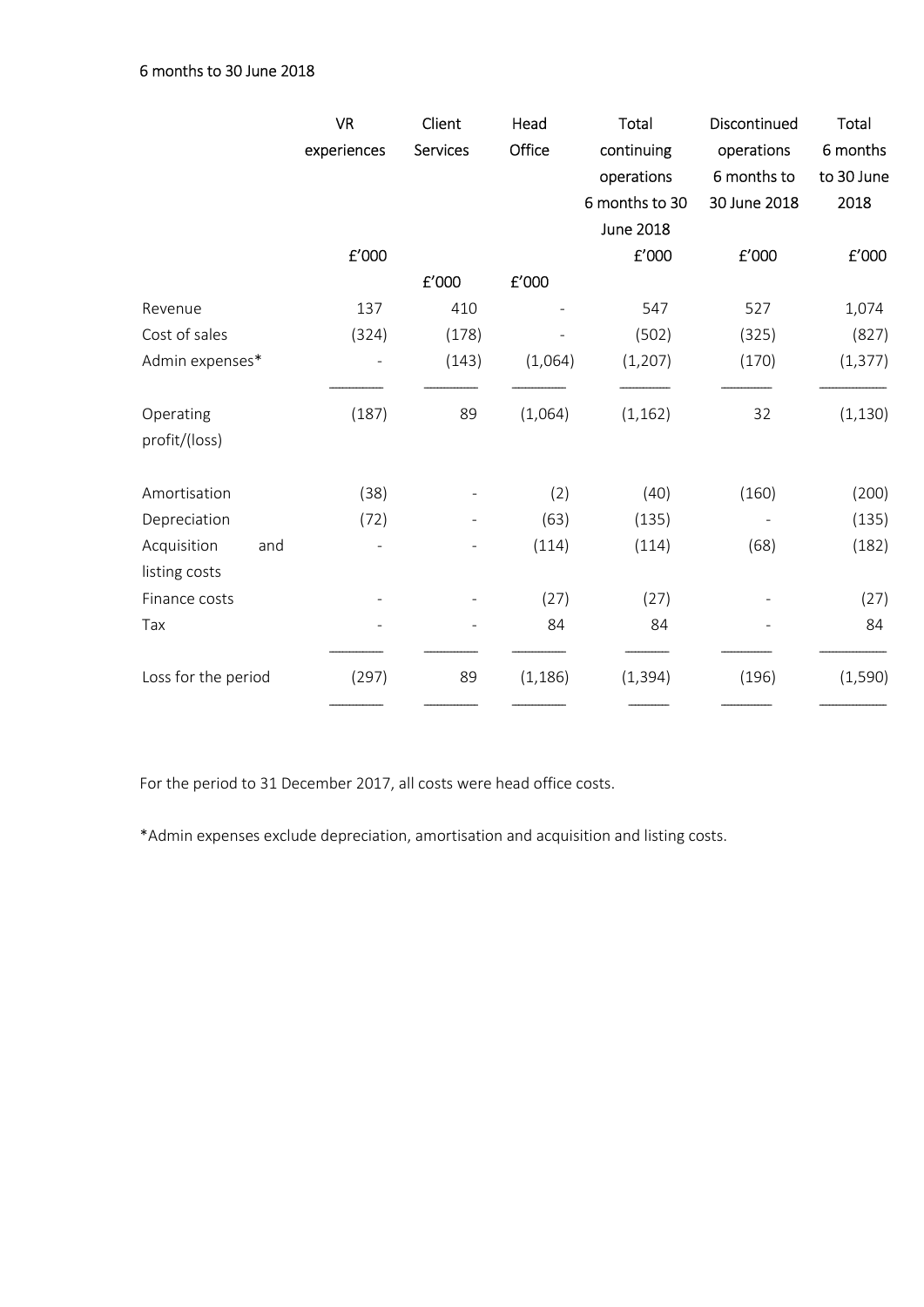|                             |    |                         | External revenue by location of customer |               |           | Total asset by location<br>of assets | Net tangible capital<br>expenditure by<br>location of assets |               |
|-----------------------------|----|-------------------------|------------------------------------------|---------------|-----------|--------------------------------------|--------------------------------------------------------------|---------------|
|                             |    | 30-Jun-18<br>Continuing | 30-Jun-18<br>Discontinuing               | 31-Dec-<br>17 | 30-Jun-18 | 31-Dec-17                            | 30-Jun-18                                                    | 31-Dec-<br>17 |
|                             |    | f'000                   | £'000                                    | E'000         | £'000     | £'000                                | £'000                                                        | f'000         |
| United<br>Kingdom<br>United |    | 134                     | 279                                      |               | 4,394     | 4,604                                | 564                                                          |               |
| <b>States</b><br>America    | of | 279                     |                                          |               | 508       | 490                                  | 195                                                          |               |
| Japan                       |    |                         | 248                                      |               |           |                                      |                                                              |               |
| United Arab<br>Emirates     |    | 134                     |                                          |               |           |                                      |                                                              |               |
| Total                       |    | 547                     | 527                                      |               | 4,902     | 5,094                                | 759                                                          |               |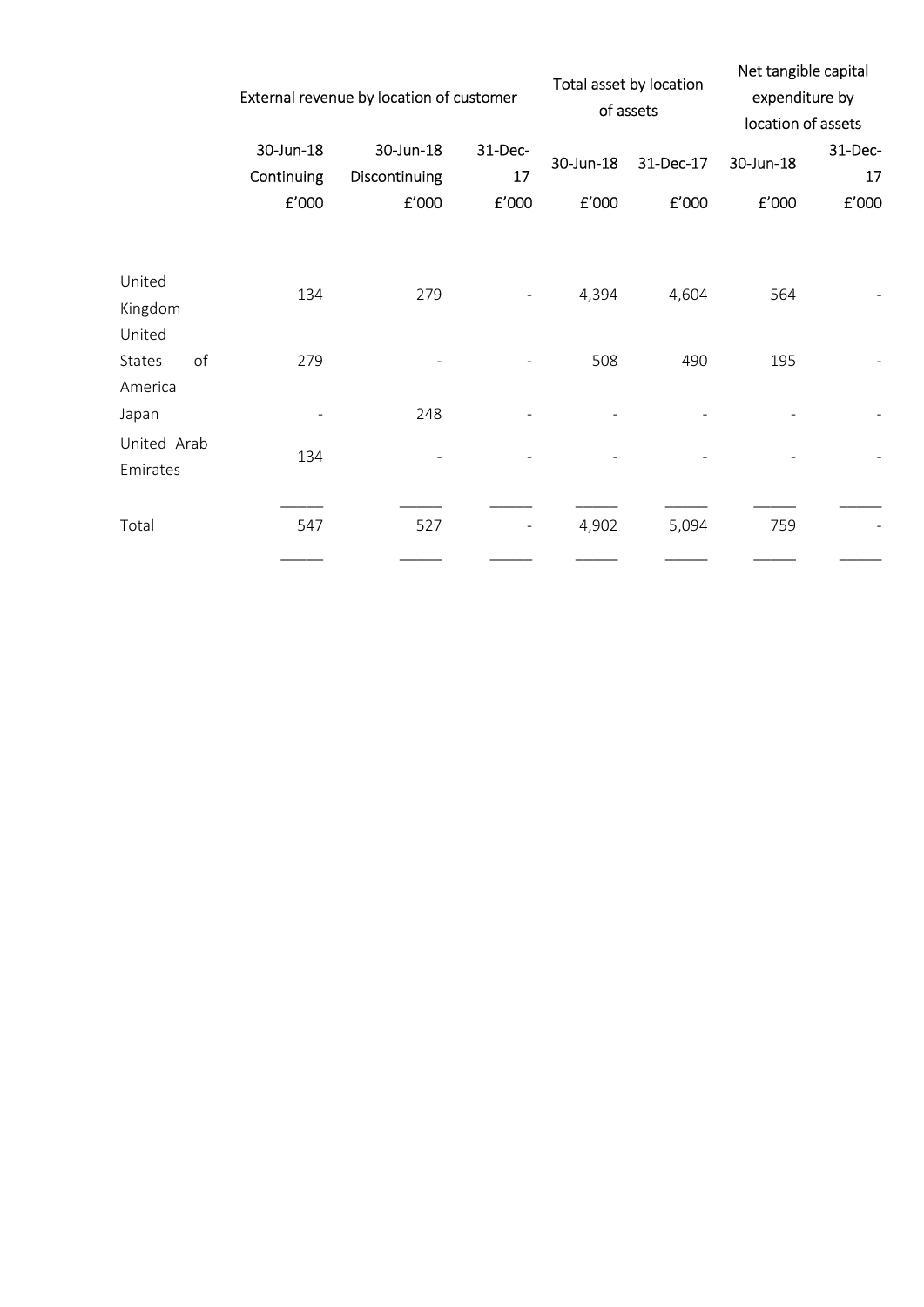#### 4. Earnings per share

The calculation of the group basic and diluted loss per ordinary share is based on the following data:

|                                                                  | Unaudited     | Unaudited      |
|------------------------------------------------------------------|---------------|----------------|
|                                                                  | Six months to | Period to      |
|                                                                  | 30 June 18    | 31 December 17 |
|                                                                  | f'000         | f'000          |
| The earnings per share is based on the following:                |               |                |
| Continuing earnings post tax loss attributable to shareholders   | (1, 394)      | (175)          |
| Discontinued earnings post tax loss attributable to shareholders | (196)         |                |
|                                                                  |               |                |
| Basic Weighted average number of shares                          | 10,053,557    | 1,185,198      |
| Diluted Weighted average number of shares                        | 10,291,495    | 1,185,198      |
|                                                                  |               |                |
|                                                                  | £             | £              |
| Basic earnings per share                                         | (0.16)        | (0.15)         |
| Diluted earnings per share                                       | (0.15)        | (0.15)         |
| Continuing earnings per share                                    | (0.14)        | (0.15)         |
| Continuing diluted earnings per share                            | (0.13)        | (0.15)         |
| Discontinued earnings per share                                  | (0.02)        |                |
| Discontinued diluted earnings per share                          | (0.02)        |                |
|                                                                  |               |                |

Earnings per ordinary share has been calculated using the weighted average number of shares in issue during the year. The weighted average number of equity shares in issue was 10,053,557.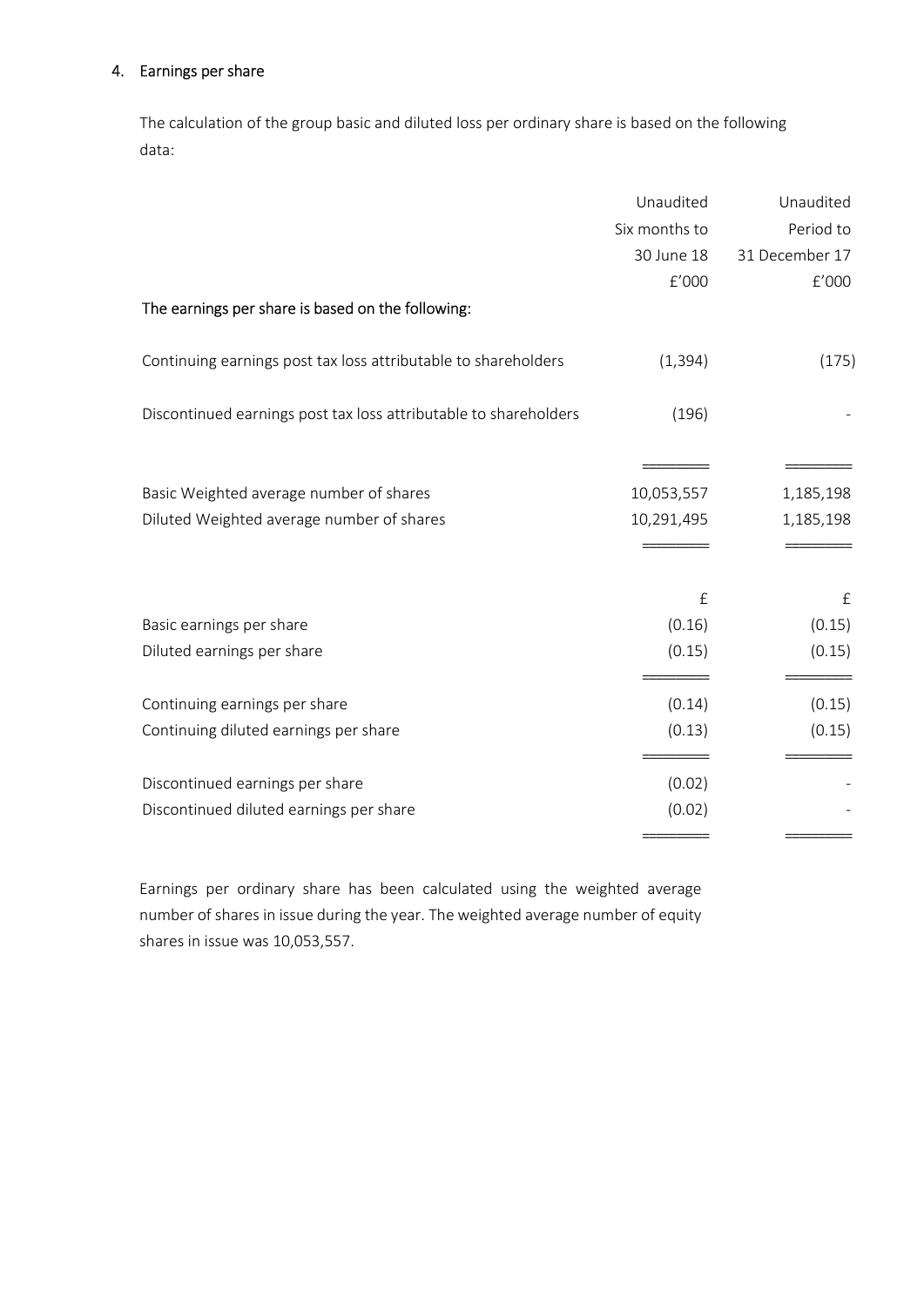#### 5a. Business Combinations

On 12 December 2017 the Group acquired 100% of the ordinary shares in Studio Liddell Limited (renamed as Immotion Studios Limited on  $7<sup>th</sup>$  June 2018) for a consideration of £1,600,000. This investment is included in the Parent company's balance sheet at its fair value at the date of acquisition.

The completion accounts show a breakdown of the assets and liabilities of the acquired company to be as follows:

|                              | Book value | Fair value | Fair value to          |
|------------------------------|------------|------------|------------------------|
|                              |            | adjustment | Group                  |
|                              | $\pounds$  | £          | £                      |
| Intangible fixed assets      |            | 231,000    | 231,000                |
| Tangible fixed assets        | 238,962    |            | 238,962                |
| Receivables                  | 460,292    |            | 460,292                |
| Cash and cash equivalents    | (7, 569)   |            | (7, 569)               |
| Payables                     | (475, 680) |            | (475, 680)             |
| Loans                        | (194,002)  |            | (194,002)              |
| Deferred tax                 | 134,392    | (39, 270)  | 95,122                 |
| Net assets on acquisition    | 156,395    | 191,730    | 348,125                |
| Goodwill on acquisition      |            |            | 1,251,875              |
| Total consideration          |            |            | 1,600,000              |
| Discharged by:               |            |            |                        |
| Shares in Immotion Group Plc |            |            | $\pounds$<br>1,600,000 |
|                              |            |            | 1,600,000              |
|                              |            |            |                        |

The revenue and loss included in the Consolidated Statement of Comprehensive Income for the 6 months to 30 June 2018 was £281,390 and (£559,917) pre-tax respectively.

Acquisition costs of approximately £25,000 were written off as overheads in the period.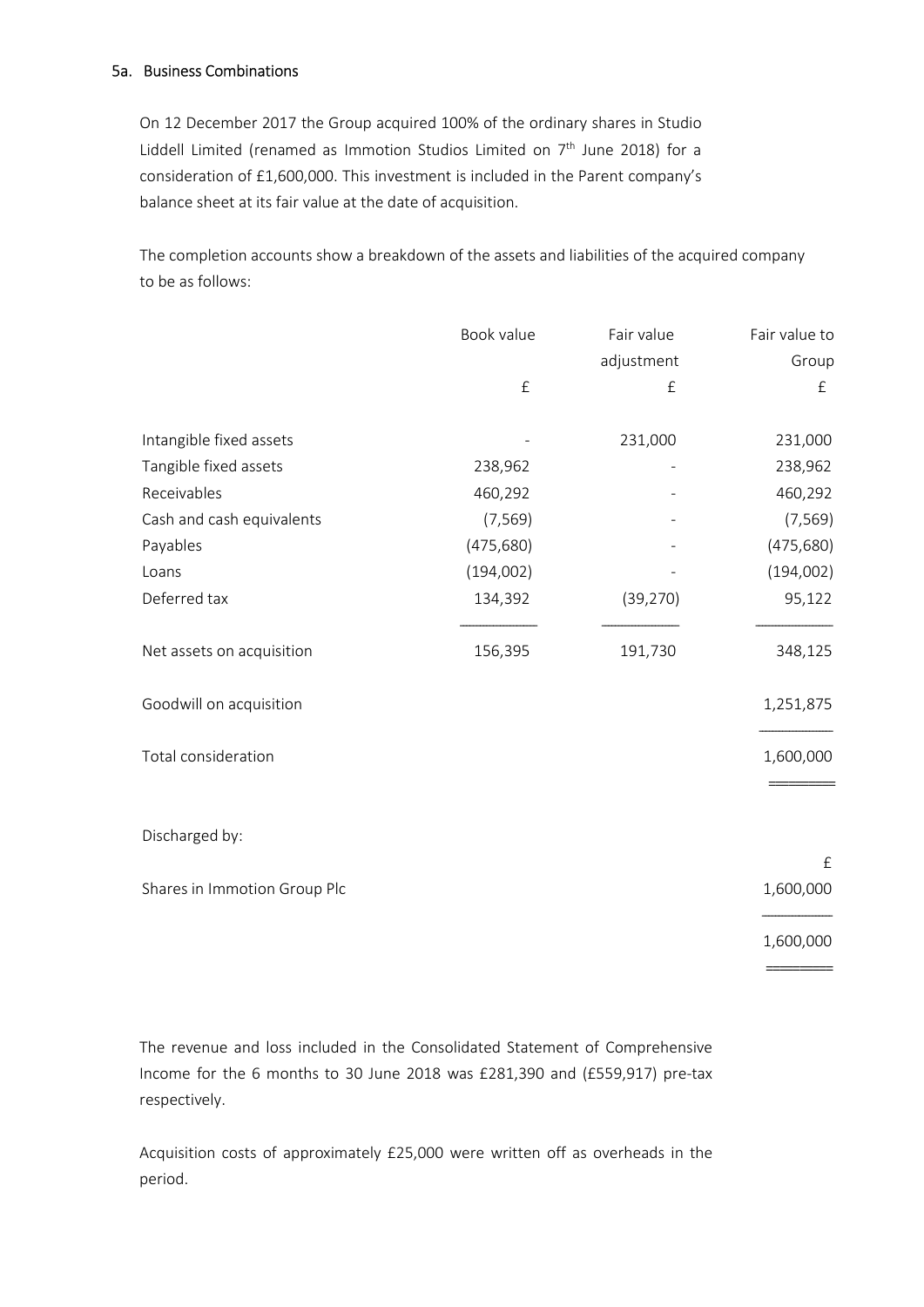The Directors have treated the acquisition as occurring on 31 December 2017 on the basis there was no material trade during the period to 31 December 2017.

The intangible fixed asset fair value adjustment is in relation to customer lists.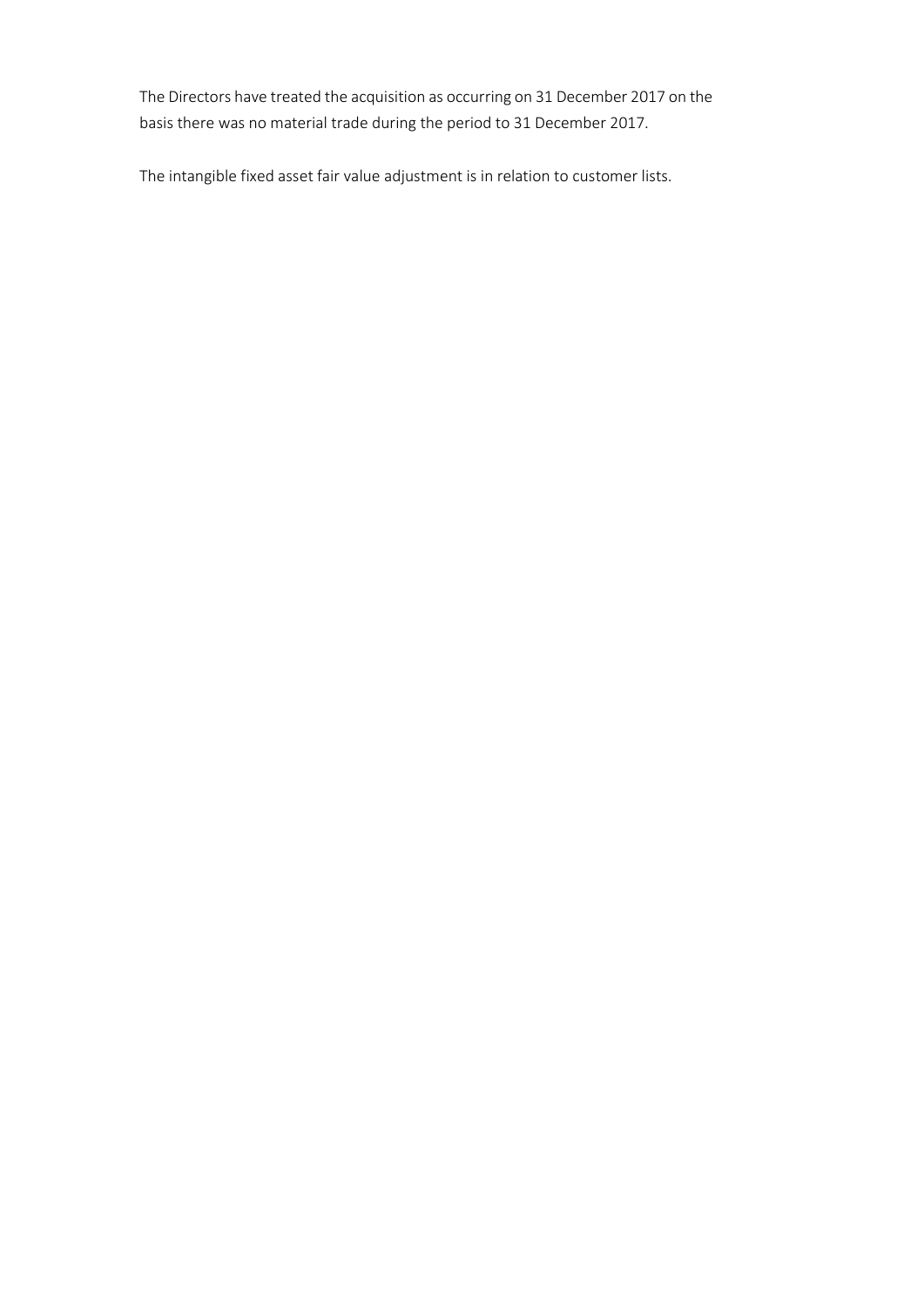#### 5b. Business Combinations

On 21 December 2017 the Group acquired 100% of the ordinary shares in C.2K Entertainment, Inc. for a consideration of £603,000. This investment is included in the Parent company's balance sheet at its fair value at the date of acquisition.

The completion accounts show a breakdown of the assets and liabilities of the acquired company to be as follows:

|                              | Book value | Fair value | Fair value to |
|------------------------------|------------|------------|---------------|
|                              |            | adjustment | Group         |
|                              | $\pounds$  | $\pounds$  | £             |
| Tangible fixed assets        | 615        |            | 615           |
| Receivables                  | 307,489    |            | 307,489       |
| Cash and cash equivalents    | 182,657    |            | 182,657       |
| Payables                     | (472, 455) |            | (472, 455)    |
| Loans                        | (163, 038) |            | (163, 038)    |
| Net assets on acquisition    | (144, 732) |            | (144, 732)    |
| Goodwill on acquisition      |            |            | 747,732       |
| Total consideration          |            |            | 603,000       |
| Discharged by:               |            |            |               |
|                              |            |            | £             |
| Shares in Immotion Group Plc |            |            | 603,000       |
|                              |            |            | 603,000       |

==========

The revenue and loss included in the Consolidated Statement of Comprehensive Income for the 6 months to 30 June 2018 was £660,796 and (£328,878) pre-tax respectively.

Acquisition costs of approximately £25,000 were written off as overheads in the period.

The Directors have treated the acquisition as occurring on 31 December 2017 on the basis there was no material trade during the period to 31 December 2017.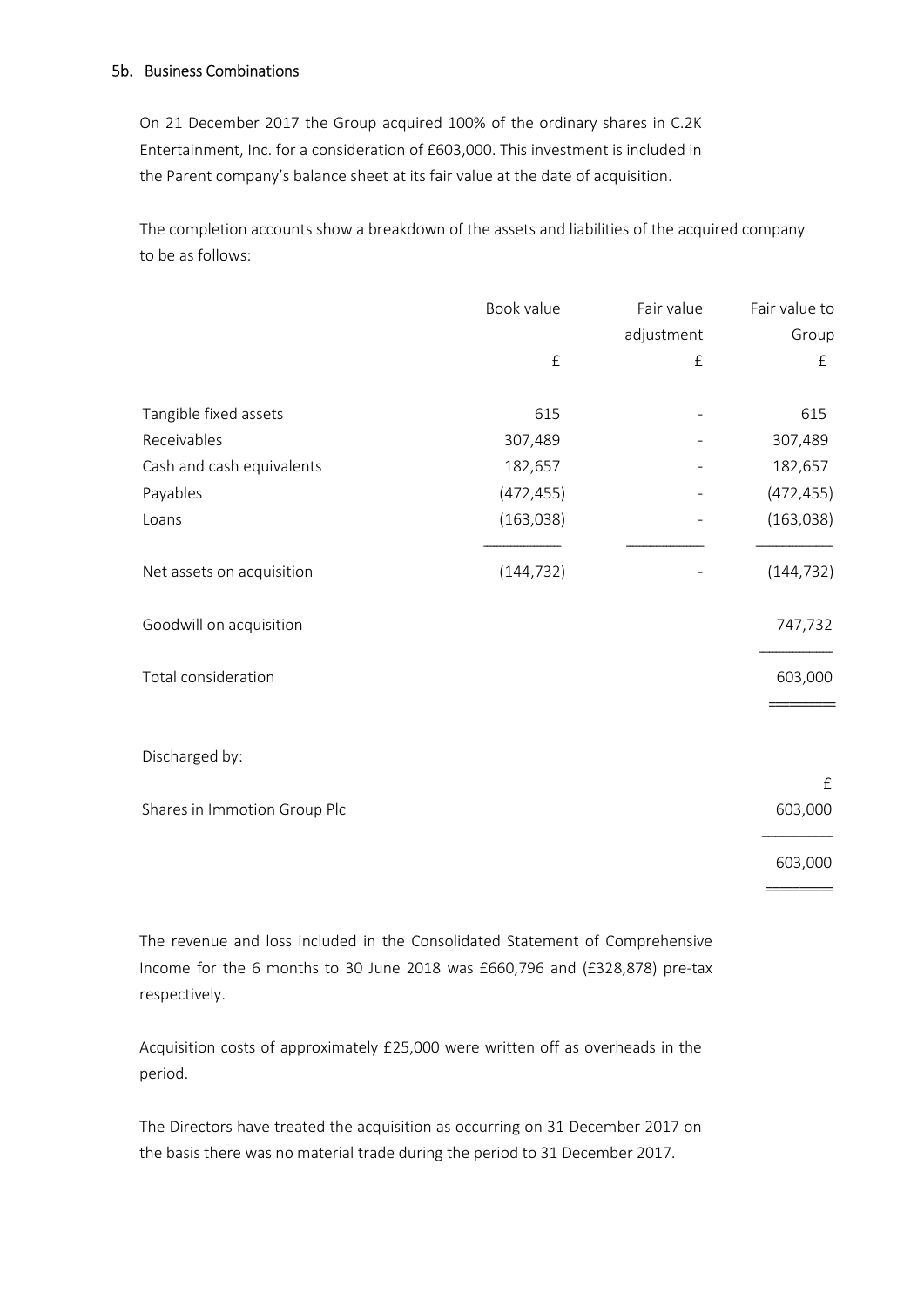#### 5c. Business Combinations

On 21 December 2017 the Group acquired 100% of the ordinary shares in VR Acquisition (Holdings) Limited for a consideration of £910,500. This investment is included in the Parent company's balance sheet at its fair value at the date of acquisition.

The completion accounts show a breakdown of the assets and liabilities of the acquired company to be as follows:

|                              | Book value | Fair value | Fair value to |
|------------------------------|------------|------------|---------------|
|                              |            | adjustment | Group         |
|                              | $\pounds$  | £          | £             |
| Intangible fixed assets      | 6,000      | 221,000    | 227,000       |
| Tangible fixed assets        | 253,585    |            | 253,585       |
| Receivables                  | 153,285    |            | 153,285       |
| Cash and cash equivalents    | 12,687     |            | 12,687        |
| Payables                     | (163, 670) |            | (163, 670)    |
| Loan                         |            |            |               |
| Deferred tax                 | 28,595     | (38, 590)  | (9,995)       |
| Net assets on acquisition    | 290,482    | 182,410    | 472,892       |
| Goodwill on acquisition      |            |            | 437,608       |
| Total consideration          |            |            | 910,500       |
| Discharged by:               |            |            |               |
|                              |            |            | $\pounds$     |
| Shares in Immotion Group Plc |            |            | 910,500       |
|                              |            |            | 910,500       |
|                              |            |            |               |

The revenue and loss included in the Consolidated Statement of Comprehensive Income for the 6 months to 30 June 2018 was £131,938 and (£278,367) pre-tax respectively.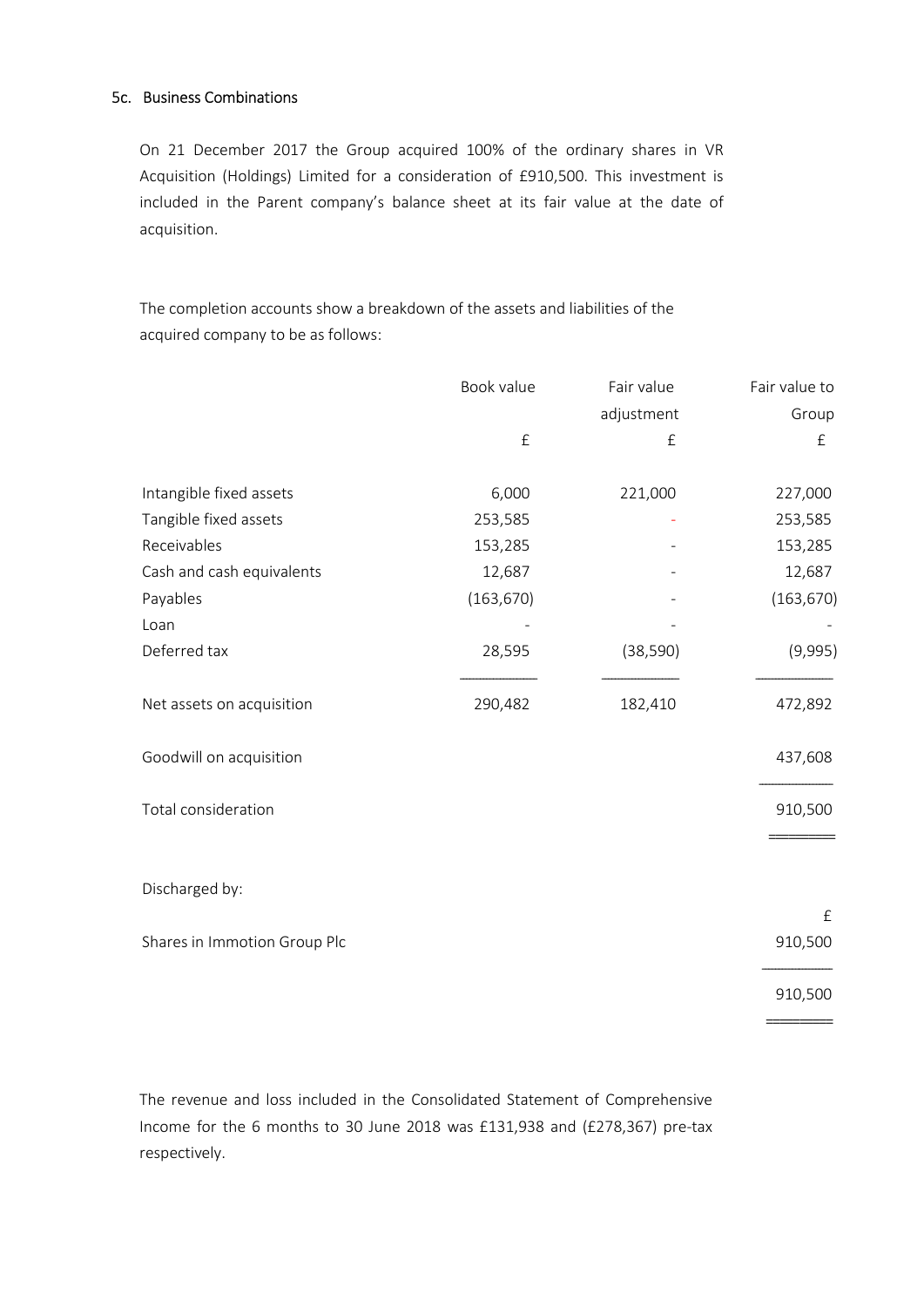Acquisition costs of approximately £25,000 were written off as overheads in the period.

Immotion Group Plc acquired 50.1% of the issued capital, and control, on the 21st December 2017 with instruction to acquire the remaining shares on this date. Immotion Group Plc acquired the remaining 49.9% of the issued capital on the 8<sup>th</sup> January 2018 via a Drag Along clause from the Articles of Association of VR Acquisition (Holdings) Limited. The substance of the transaction was that Immotion Group Plc had 100% control as at 21<sup>st</sup> December 2017. The Directors have treated the acquisition as occurring on 31 December 2017 on the basis there was no material trade during the period to 31 December 2017.

The intangible fixed asset fair value adjustment is in relation to a supplier contract.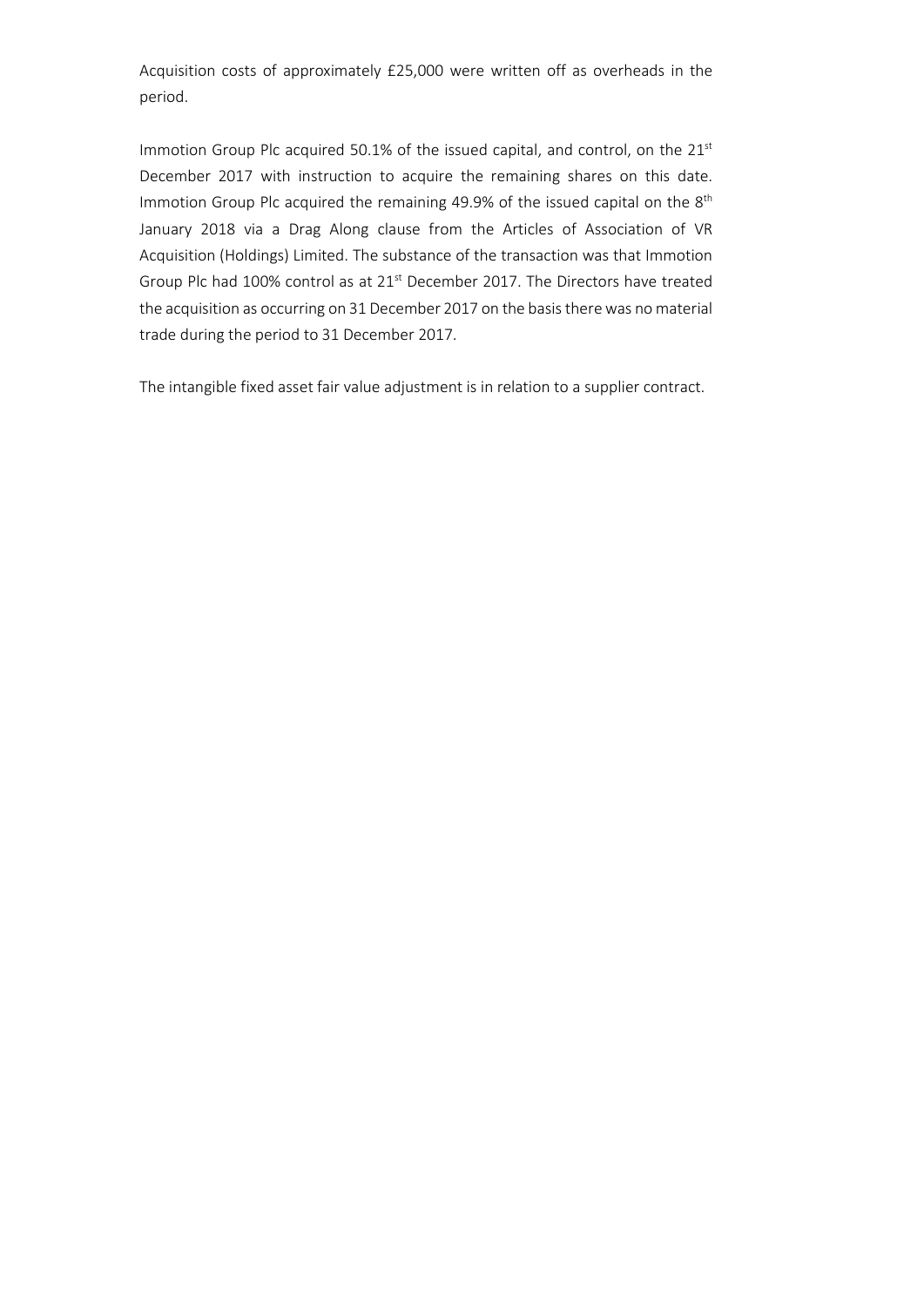#### 6. Intangible Assets

|                   | Other                | Goodwill             | Development          |         |
|-------------------|----------------------|----------------------|----------------------|---------|
|                   | Intangible           | acquired on          | costs                |         |
|                   | Assets               | acquisition          |                      |         |
|                   |                      |                      |                      | Total   |
|                   | $\rm{f}^{\prime}000$ | $\rm{f}^{\prime}000$ | $\rm{f}^{\prime}000$ | $E'000$ |
| Cost              |                      |                      |                      |         |
| At 1 January 2018 | 452                  | 2,438                | 6                    | 2,896   |
| Additions         |                      | $\overline{a}$       | 352                  | 352     |
| At 30 June 2018   | 452                  | 2,438                | 358                  | 3,248   |
| Amortisation      |                      |                      |                      |         |
| At 1 January 2018 |                      |                      |                      |         |
| Charge            | 37                   |                      | $\overline{2}$       | 39      |
| Impairment        | 161                  |                      | ÷,                   | 161     |
| At 30 June 2018   | 198                  |                      | $\overline{2}$       | 200     |
|                   |                      |                      |                      |         |
| Net book value    |                      |                      |                      |         |
| 30 June 2018      | 254                  | 2,438                | 356                  | 3,048   |
| 31 December 2017  | 452                  | 2,438                | $\,$ 6 $\,$          | 2,896   |

The cost of other intangible assets comprises the estimated net present value of £352k of customer and supplier relationships at the date of acquisition.

The other intangible assets are being amortised over a period of 3 years.

Amortisation is charged to administrative costs in the Statement of Comprehensive Income.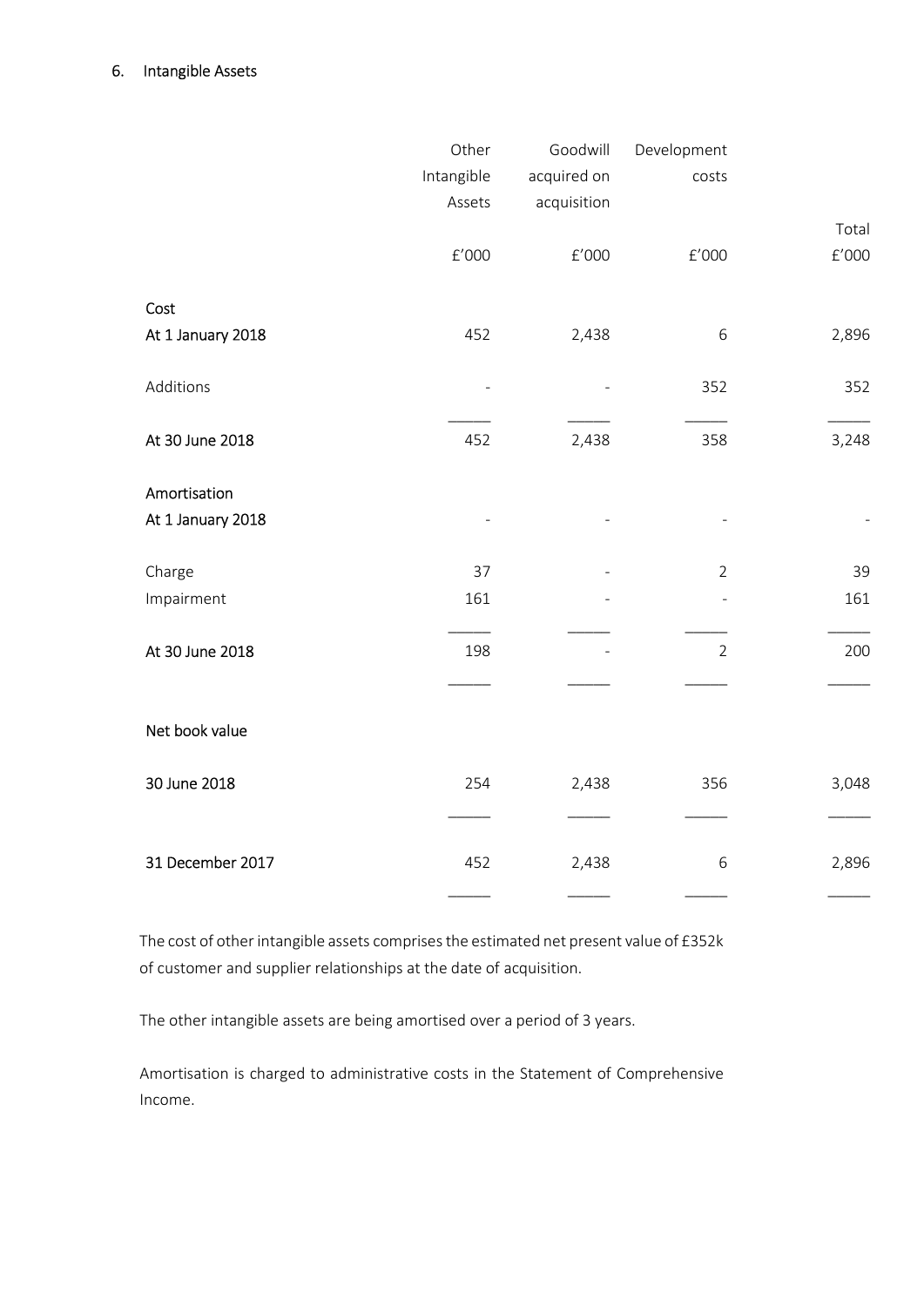### 7. Share capital

| Allotted, issued and fully paid | No.        | Value<br>£ |
|---------------------------------|------------|------------|
| Ordinary shares of 0.5p each    | 10,428,250 | 52,141     |

Shares issued in the 6 month period to 30 June 2018:

| Date                   | Description             | No shares  | Price/ | Gross share value | Cash      |
|------------------------|-------------------------|------------|--------|-------------------|-----------|
|                        |                         |            | share  |                   | received  |
|                        |                         |            | Pence  | $\pounds$         | £         |
| 01.02.18               | Issue of 1p shares      | 3,908      | 100    | 390,800           | 390,800   |
| 23.03.18               | Issue of 1p shares      | 70         | 100    | 7,000             | 7,000     |
| 23.03.18               | Issue of 1p shares      | 364        | 100    | 36,400            | 36,400    |
| 23.04.18               | Issue of 1p shares      | 76         | 157.61 | 11,978            | 11,978    |
| 14.05.18               | Issue of 1p shares      | 158        | 157.61 | 24,903            | 24,903    |
| 14.05.18               | Issue of 1p shares      | 634        | 157.61 | 99,925            | 99,925    |
| 22.06.18               | Bonus issue - 100:1     | 5,162,500  |        | 51,625            |           |
| 22.06.18               | Sub-division $-0.01$ to | 5,214,125  |        |                   |           |
|                        | 0.005                   |            |        |                   |           |
|                        |                         | 10,381,835 |        | 622,631           | 571,006   |
| As at 30 June 2018     |                         | 10,428,250 |        | 4,266,253         | 1,162,306 |
| As at 31 December 2017 |                         | 46,415     |        | 3,643,622         | 591,300   |

On 22 June 2018, the 5,214,125 shares of 1p each then in issue were subdivided into 10,428,250 shares of 0.5p each.

Cash received does not include costs incurred relating to share issues. In the 6 month period to 30th June 2018 costs of £67,744 were incurred relating to share issues and these costs were charged against share premium. The net of costs cash received from share issues in the period was £503,262.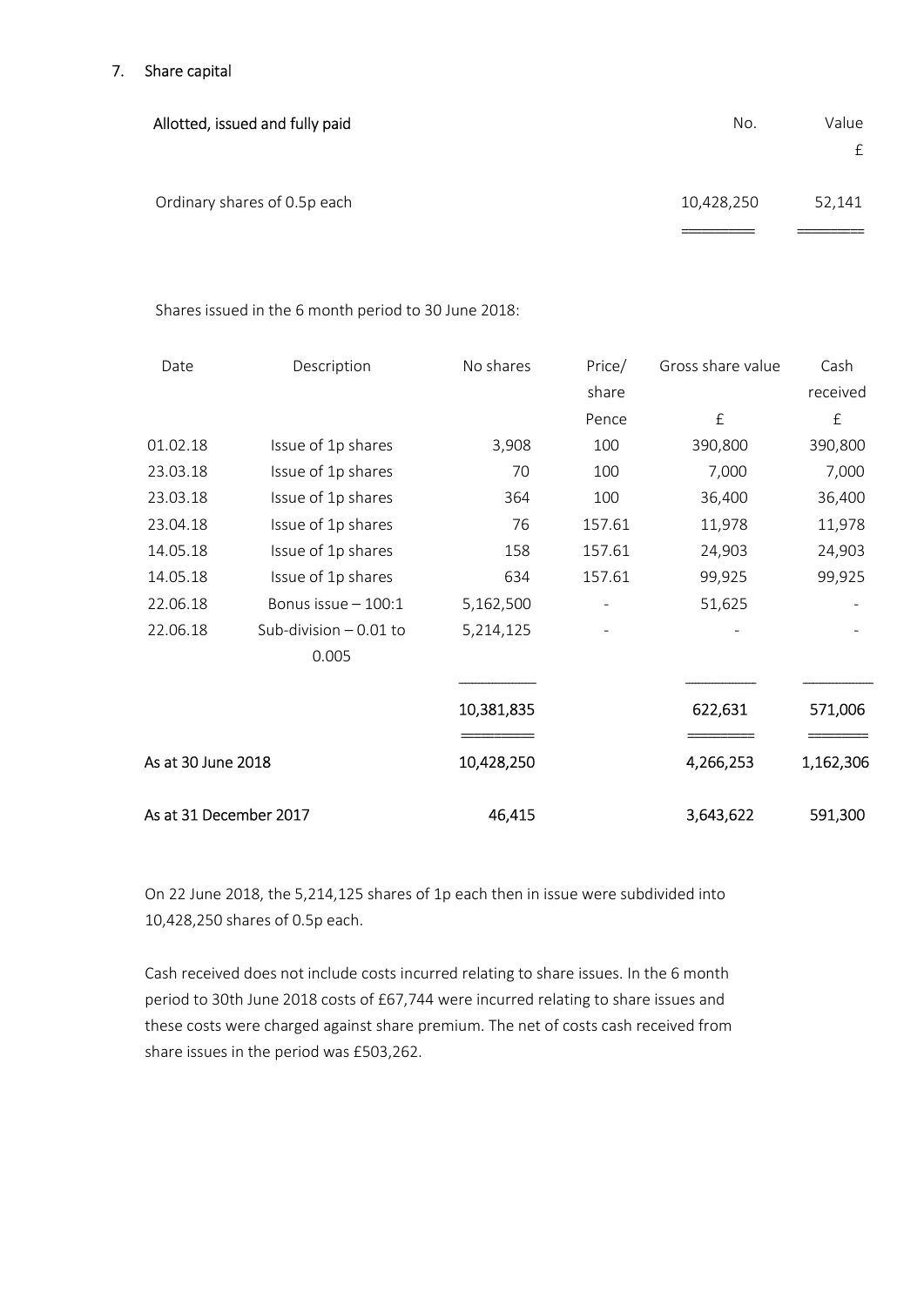#### 8. Related party transactions

M J Higginson, R W Miller and D Marks, directors and shareholders of Immotion Group Plc, are also directors and shareholders of Digitalbox Group Limited. Services to the value of £5,894 were invoiced in the period to 30 June 2018 by Digitalbox Group Limited to Immotion Group Plc, and services to the value of £3,425 were invoiced by Immotion Group Plc to Digitalbox Group Limited. At 30 June 2018, Immotion Group Plc owed £7,073 (31 December 2017: £750) to Digitalbox Group Limited.

Digitalbox Group Limited owed Immotion Group Plc £nil at 30 June 2018 (31 December 2017: £55,380) in relation to a loan.

Brand consultancy services to the value of £9,000 (31 December 2017: £nil) were invoiced in the period to Immotion Group Plc by S Higginson, the son of M J Higginson, a director and shareholder of Immotion Group Plc. There was £nil (31 December 2017: £nil) outstanding at the period end.

D Marks is a director and shareholder of Lanton Investments Limited. Services to the value of £75,000 were invoiced in the period by Lanton Investments Limited to Immotion Group Plc. At 30 June 2018, Immotion Group Plc owed £nil (31 December 2017: £nil) to Lanton Investments Limited.

M J Higginson is a controlling shareholder of M Capital Investment Properties Limited, and his son, S Higginson, and step-daughter, E Stanyon, are directors of the company. Services to the value of £93,500 were invoiced in the period by M Capital Investment Properties to Immotion Group Plc. At 30 June 2018, Immotion Group Plc owed £24,700 (31 December 2017: £nil) to M Capital Investment Properties Limited.

A W Ritchie was a director and shareholder of Immotion Group Plc during the period to 30 June 2018 and the proprietor of Haven Consulting. Haven Consulting invoiced Immotion Group Plc services valued at £10,763 during the period. At 30 June 2018, £1,409 (31 December 2017 - £Nil) was owed to Haven Consulting.

I Liddell, a director of Immotion Group Plc, is a director of Liddell Jones Limited. Immotion Group Plc purchased services to the value of £3,000 from Liddell Jones Limited during the period. At 30 June 2018, £3,600 (31 December 2017 - £Nil) was owed to Liddell Jones Limited by Immotion Group Plc. Immotion Group Plc sold services to the value of £5,850 to Liddell Jones Limited during the period. At 30 June 2018, £nil (31 December 2017: £nil) was owed to Liddell Jones Limited.

The total amounts paid to key management personnel during the period was £81,155. The key management personnel is considered to the be directors of Immotion group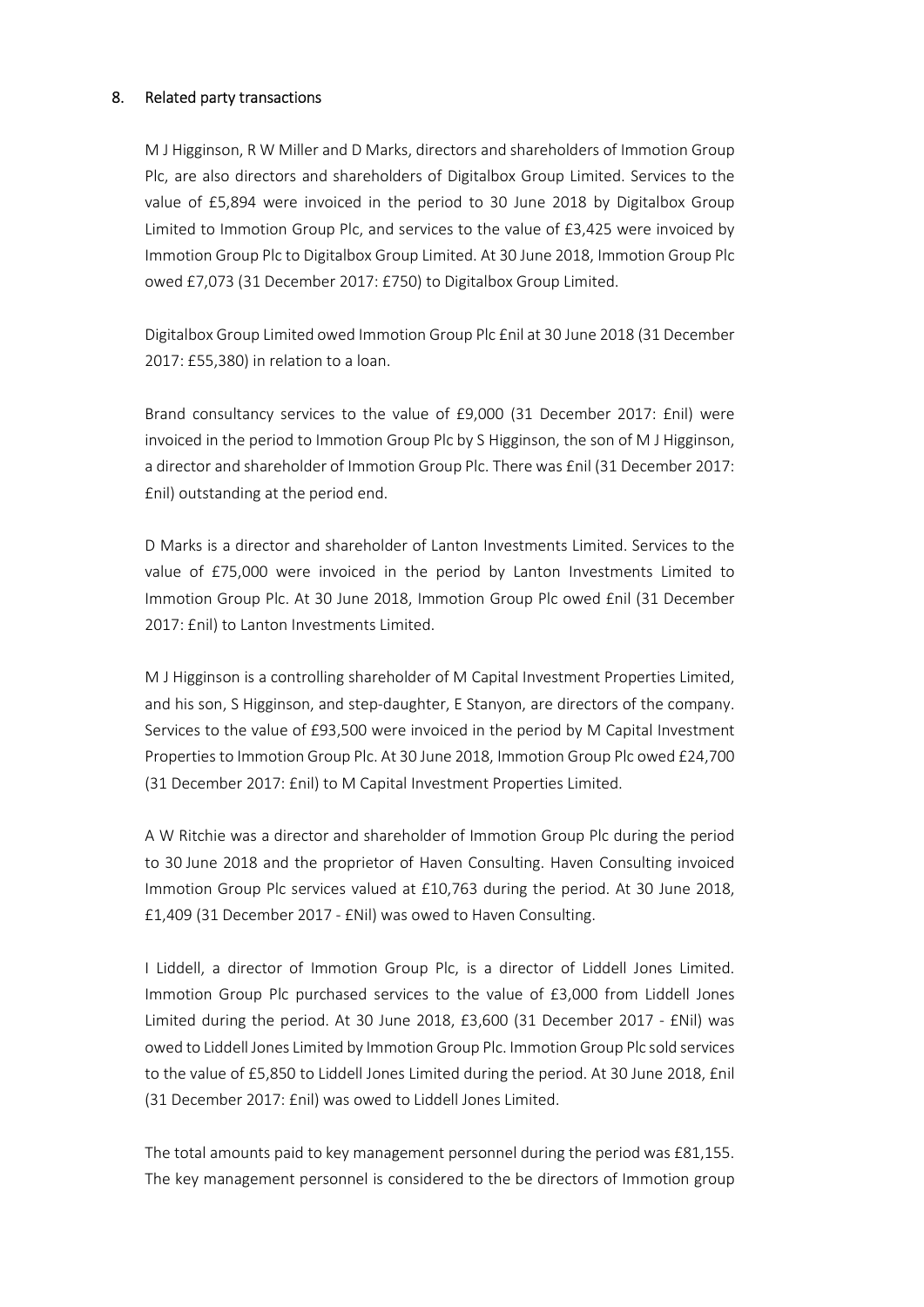PLC and included in this figure is amounts paid from the date they were appointed director of Immotion group PLC.

# 9. Seasonality

The Group's activities are not subject to significant seasonal variation.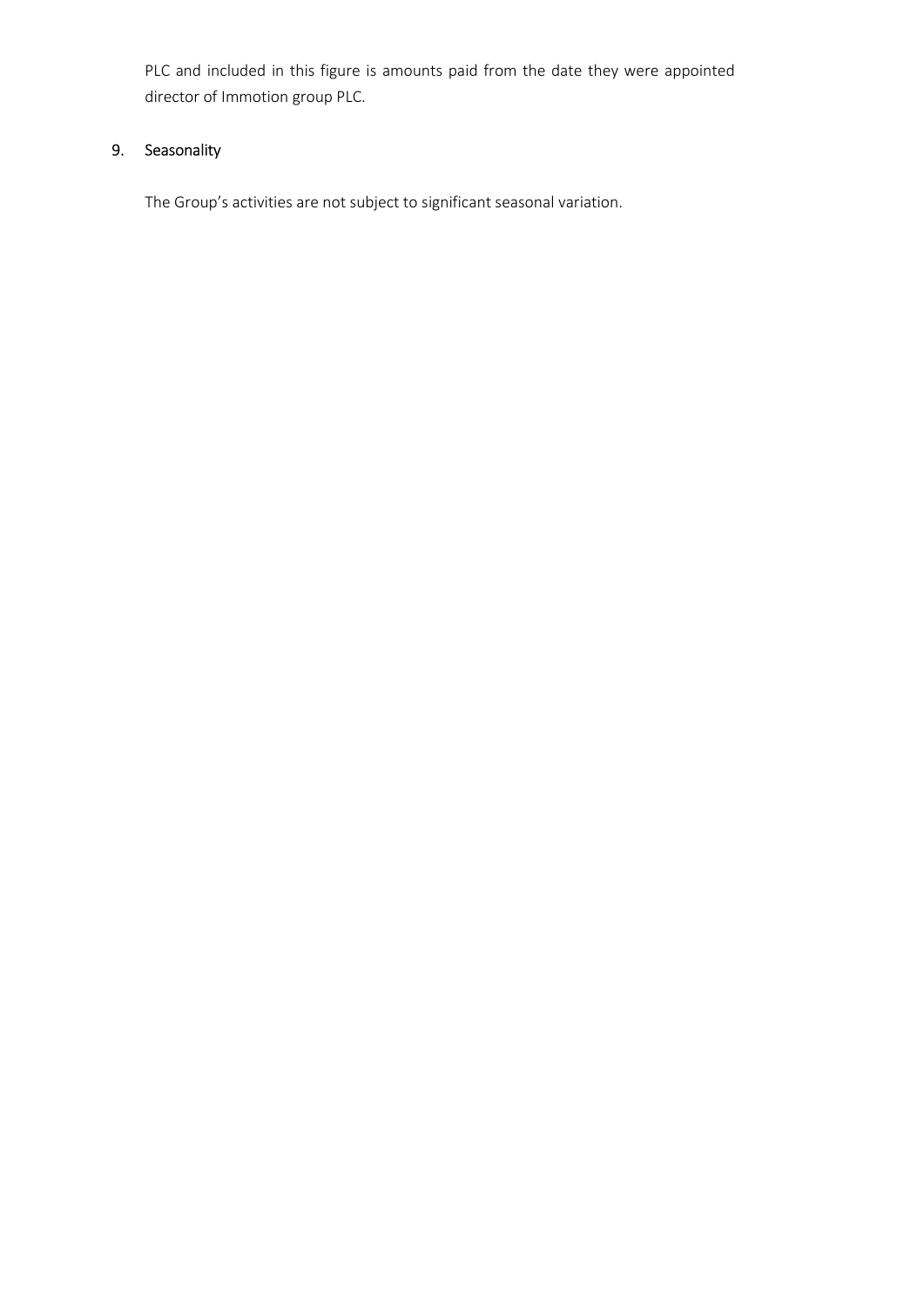# 10. Discontinued operations

|                                            | 6 months to | 6 months to  | 6 months to |
|--------------------------------------------|-------------|--------------|-------------|
|                                            | 30 June     | 30 June      | 30 June     |
|                                            | 2018        | 2018         | 2018        |
|                                            | Continuing  | Discontinued | Total       |
|                                            | operations  | operations   |             |
|                                            | f'000       | f'000        | f'000       |
| Revenue                                    | 547         | 527          | 1,074       |
| Cost of sales                              | (502)       | (325)        | (827)       |
|                                            |             |              |             |
| Gross profit                               | 45          | 202          | 247         |
| Sales general & administration<br>expenses | (1, 207)    | (170)        | (1, 377)    |
| <b>Exceptional items</b>                   | (114)       | (68)         | (182)       |
| Depreciation                               | (135)       |              | (135)       |
| Amortisation                               | (40)        | (160)        | (200)       |
|                                            |             | (196)        |             |
| Operating loss                             | (1, 451)    |              | (1, 647)    |
| Finance costs                              | (27)        |              | (27)        |
| Loss before tax                            | (1, 478)    | (196)        | (1,674)     |
| Tax                                        | 84          |              | 84          |
| Loss after tax                             | (1, 394)    | (196)        | (1, 590)    |
| Other comprehensive expenses               | (13)        |              | (13)        |
| Total Comprehensive expense                | (1,407)     | (196)        | (1,603)     |
|                                            |             |              |             |